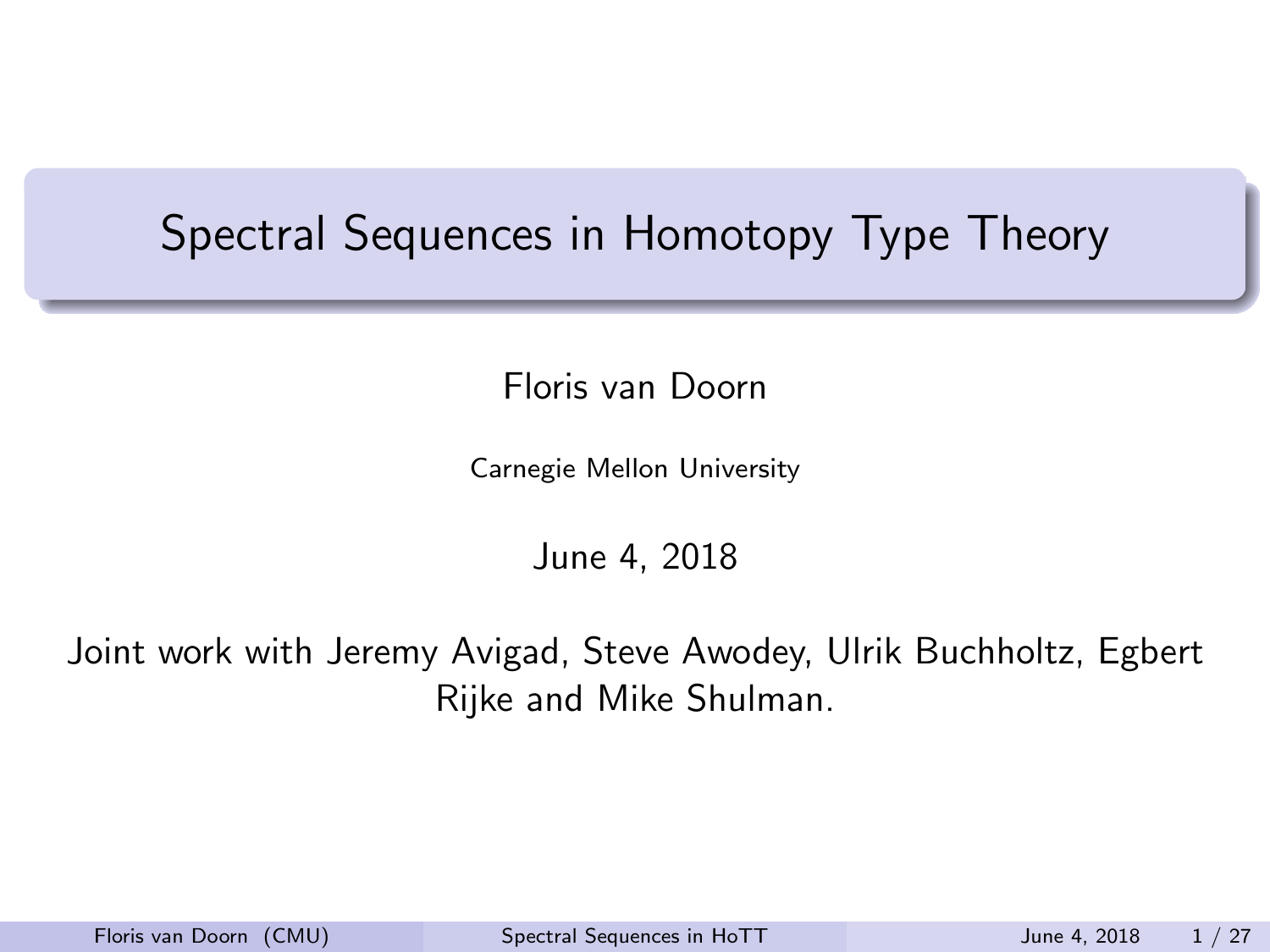- Cohomology in HoTT
- Spectral sequences
- Atiyah-Hirzebruch and Serre spectral sequences for cohomology
- Future work: Spectral sequences for homology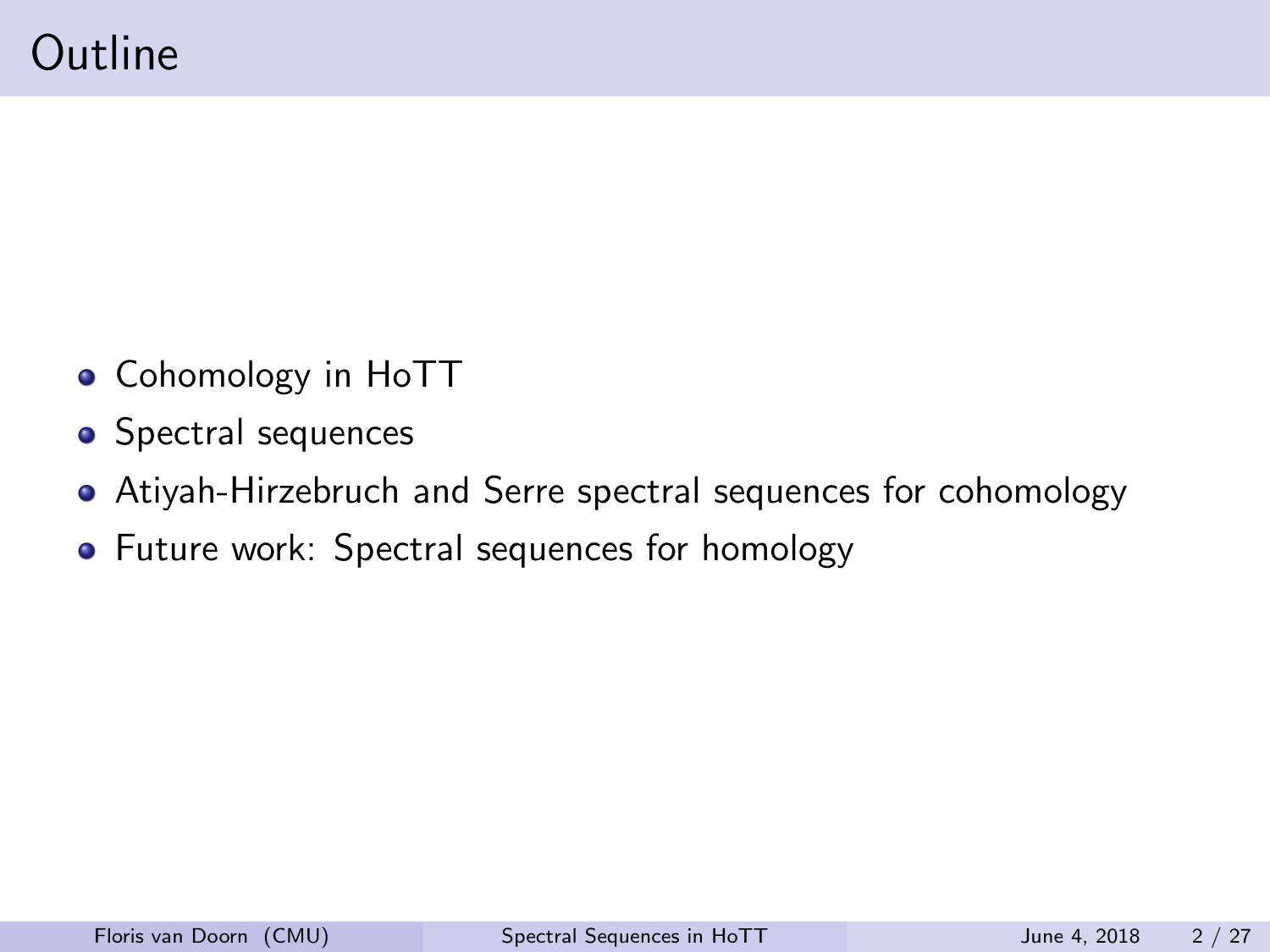How do we define cohomology?

The usual constructions of singular cohomology is not homotopy invariant.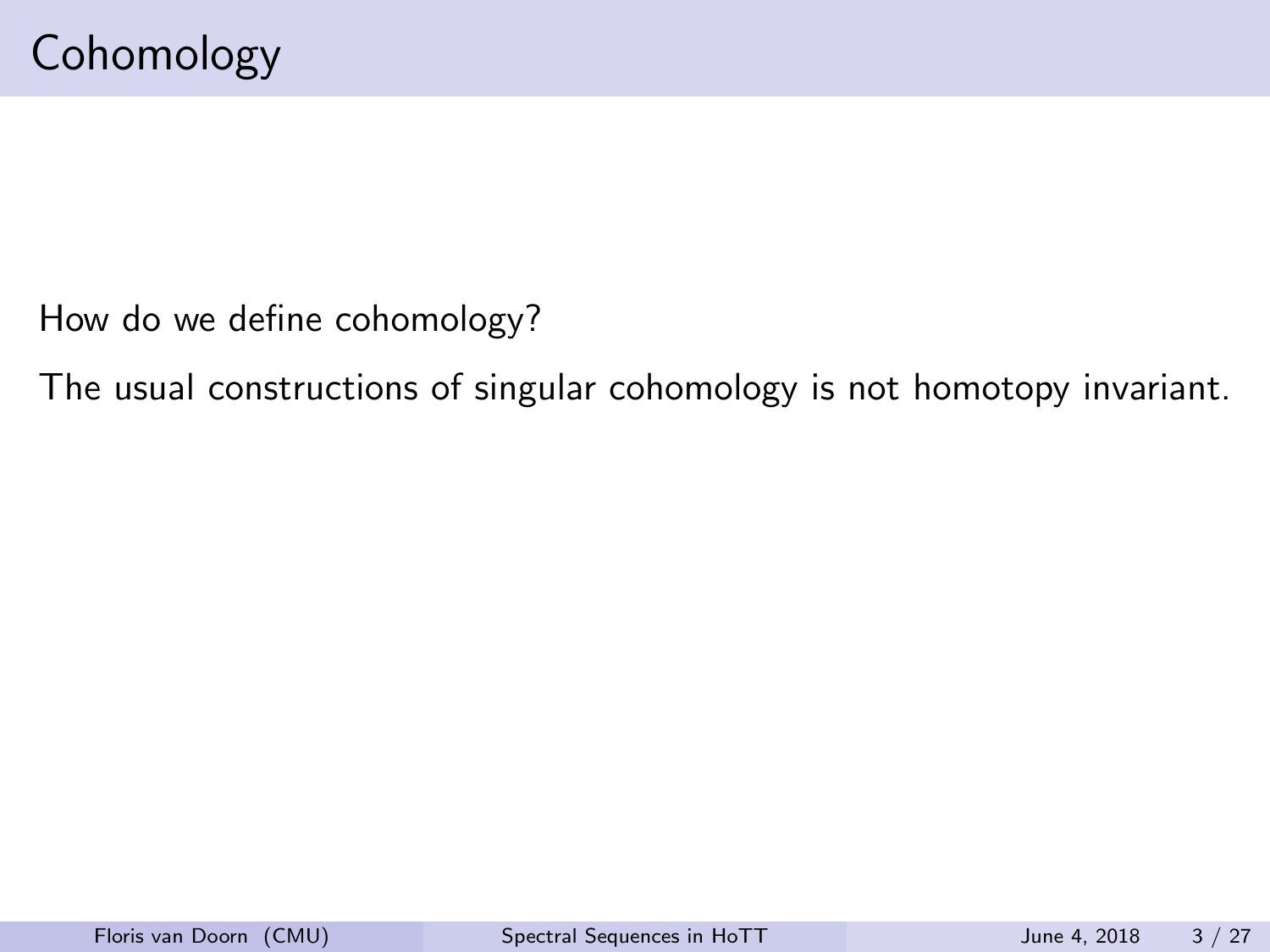How do we define cohomology?

The usual constructions of singular cohomology is not homotopy invariant.

Classical theorem: The Eilenberg-MacLane spaces  $K(A, n)$  classify cohomology.

Recall. The Eilenberg-MacLane space  $K(A, n)$  is the unique pointed type X with one nontrivial homotopy group  $\pi_n(X) \simeq A$ .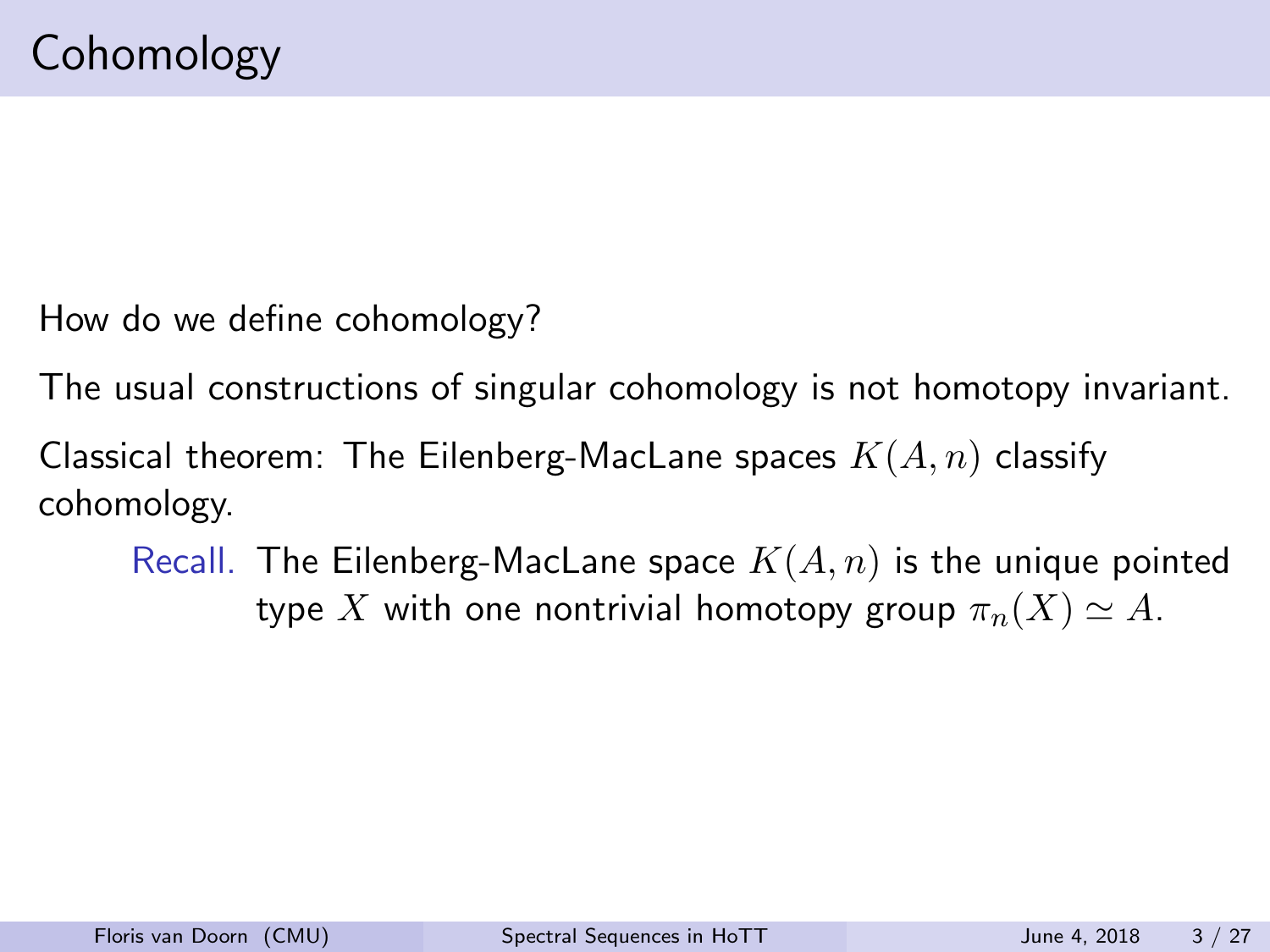We define the reduced cohomology of a pointed type  $X$  with coefficients in an abelian group  $A$  to be

$$
\widetilde{H}^n(X, A) := \|X \to^* K(A, n)\|_0.
$$

The unreduced cohomology can be defined similarly for any (not necessarily pointed) type  $X$ :

$$
H^{n}(X, A) := \|X \to K(A, n)\|_{0} = \widetilde{H}^{n}(X + 1, A).
$$

The group structure comes from the equivalence  $K(A, n) \simeq^* \Omega K(A, n + 1).$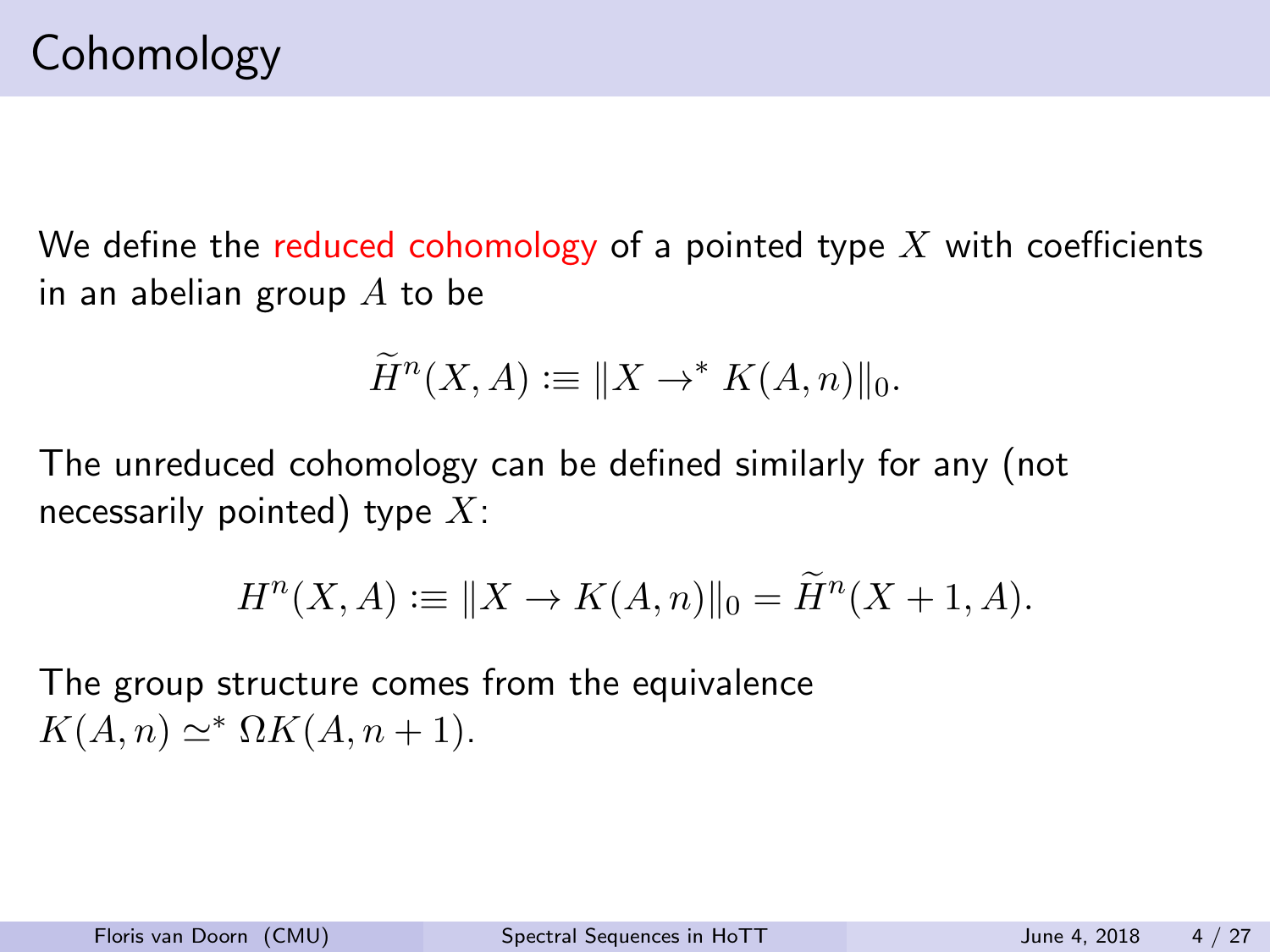#### Long Exact Sequence of Homotopy Groups

Given a pointed map  $f : X \to^* Y$  with fiber F. Then we have the following long exact sequence.

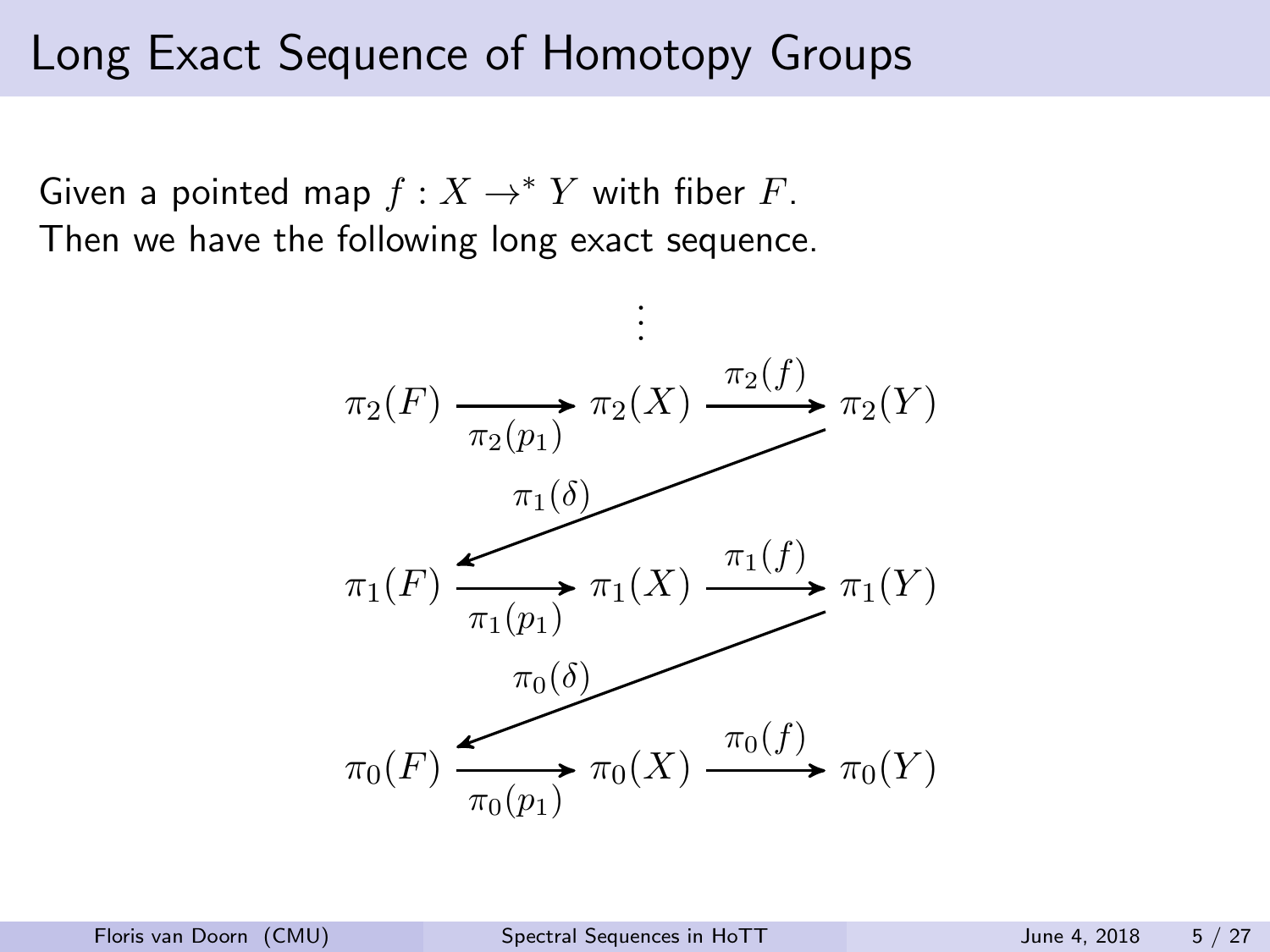Definition A spectral sequence consists of a family  $E_r^{p,q}$  of abelian groups for  $p, q : \mathbb{Z}$  and  $r \geq 2$ . For a fixed r this gives the  $r$ -page of the spectral sequence.  $\dots$ 

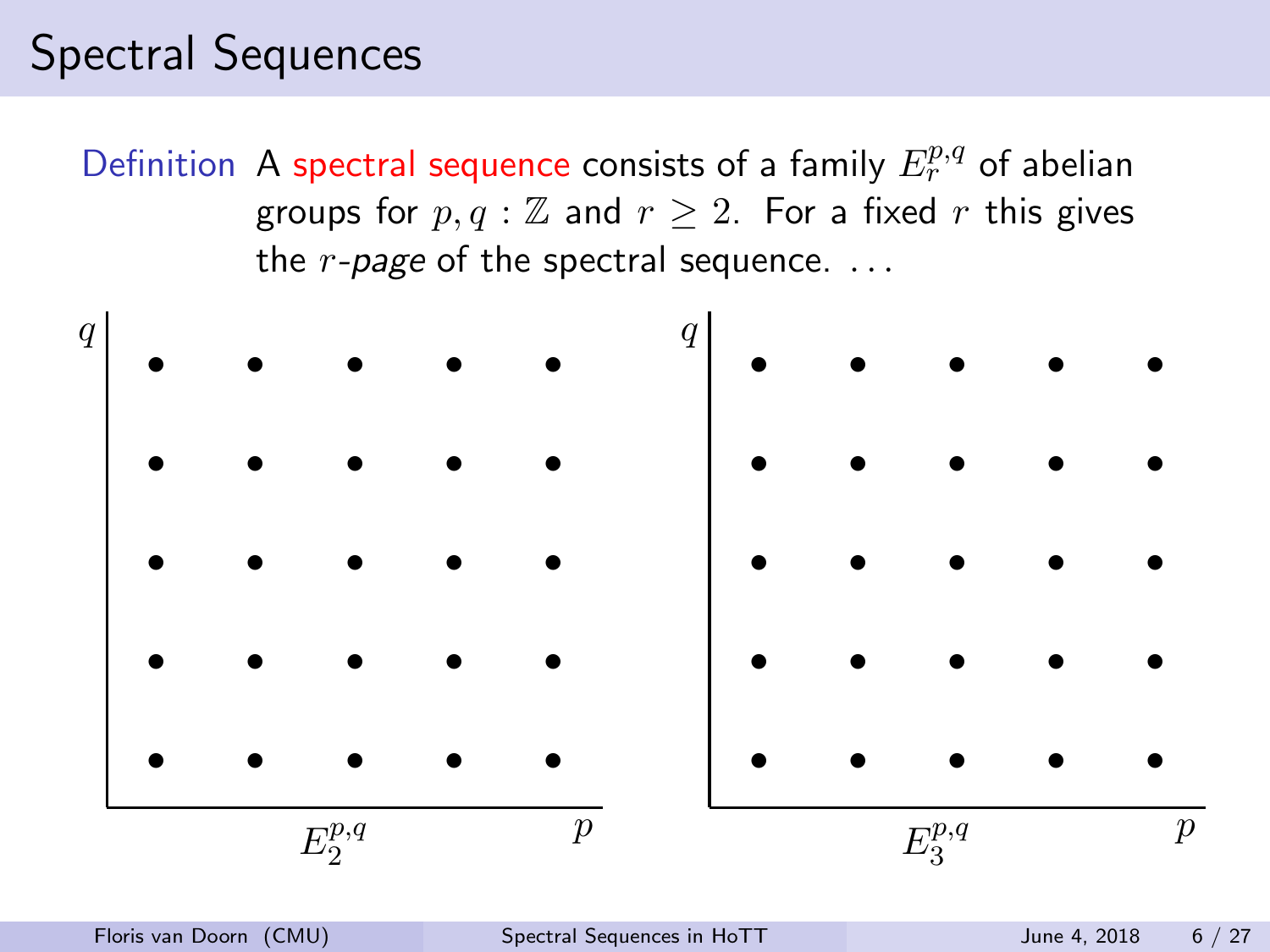Definition ... with differentials  $d_r^{p,q}: E_r^{p,q} \to E_r^{p+r,q-r+1}$  such that  $d_r \circ d_r = 0$  (this is cohomologically indexed) ...

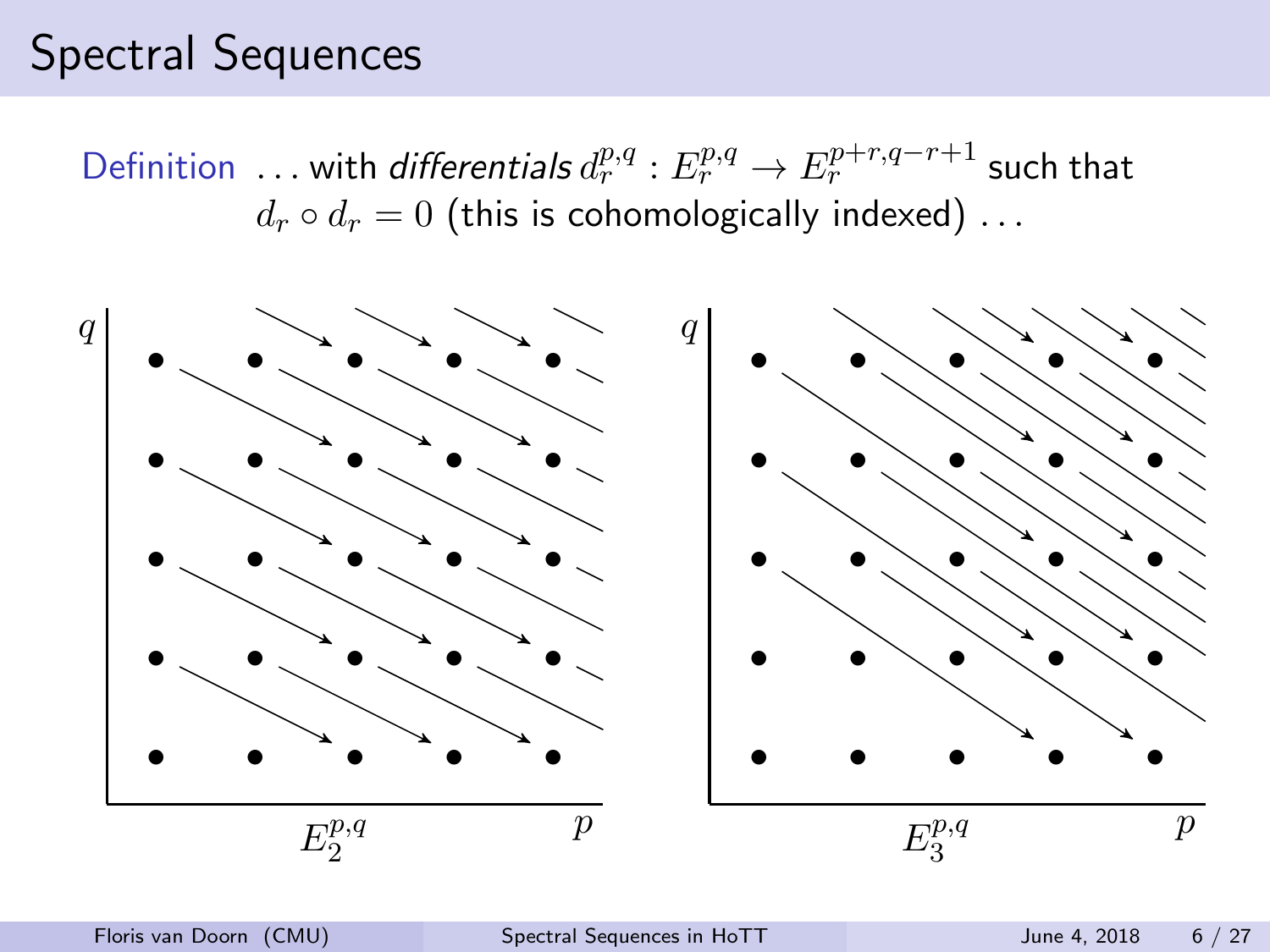Definition ... and with isomorphisms  $\alpha_r^{p,q}$  :  $H^{p,q}(E_r) \simeq E_{r+1}^{p,q}$  $r+1$ where  $H^{p,q}(E_r) = \text{ker}(d_r^{p,q})/\text{im}(d_r^{p-r,q+r-1})$ .

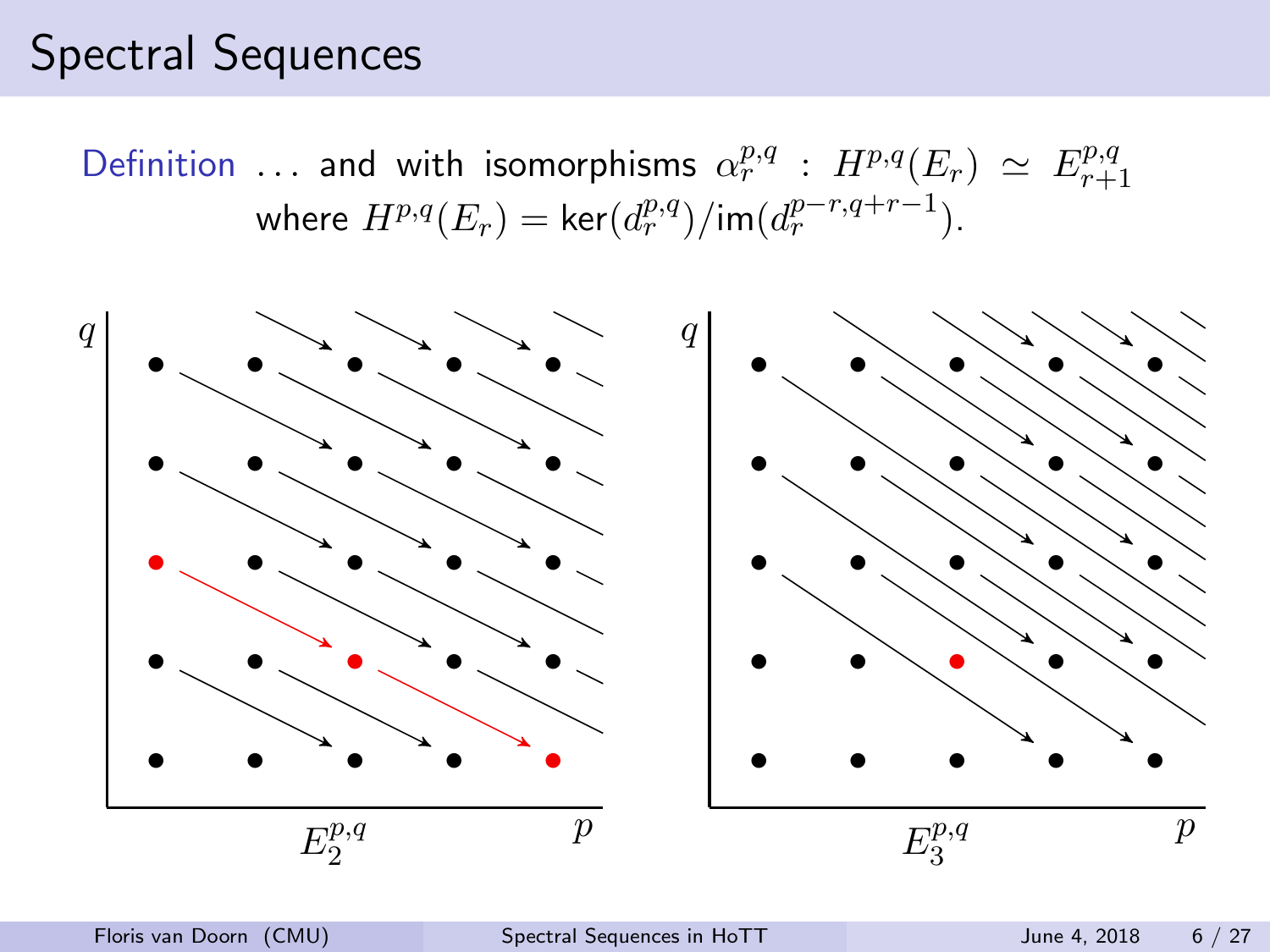Definition ... and with isomorphisms  $\alpha_r^{p,q}$  :  $H^{p,q}(E_r) \simeq E_{r+1}^{p,q}$  $r+1$ where  $H^{p,q}(E_r) = \text{ker}(d_r^{p,q})/\text{im}(d_r^{p-r,q+r-1})$ . The differentials of  $E_{r+1}$  are not determined by  $E_r$ .

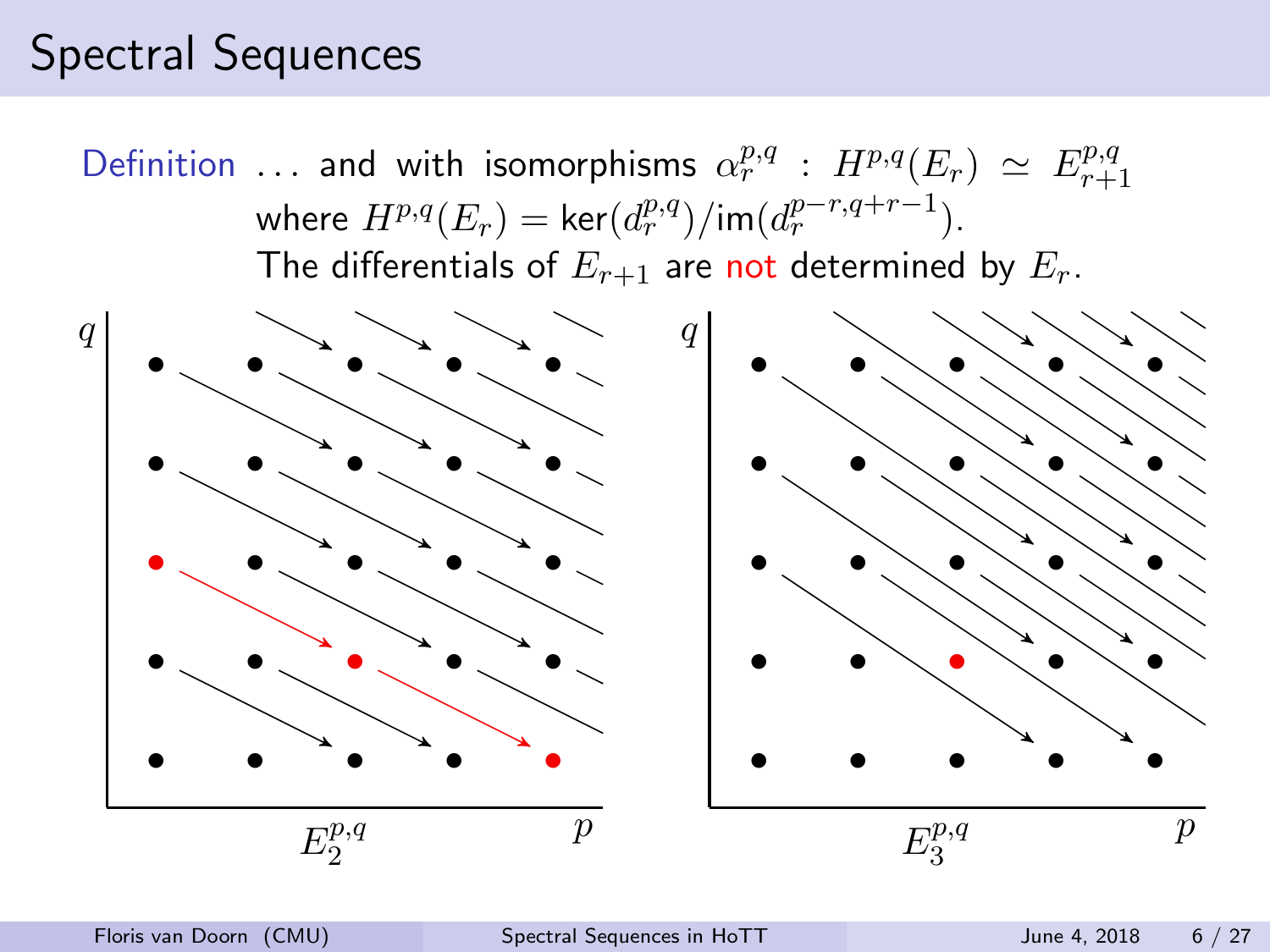In many spectral sequences the pages *converge* to  $E_\infty^{p,q}$ .



E p,q ∞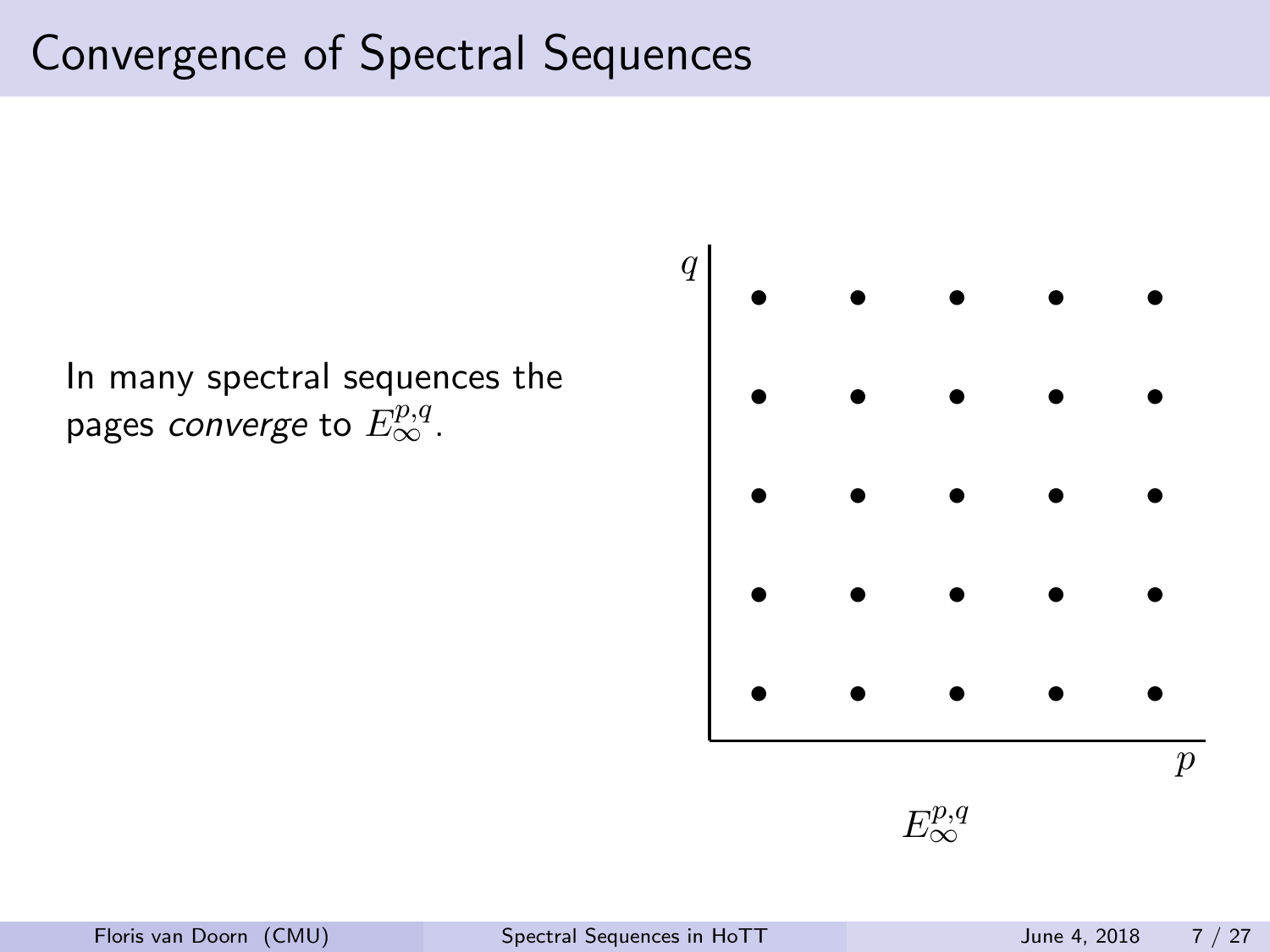In many spectral sequences the pages *converge* to  $E_\infty^{p,q}$ .

And we can get information about the diagonals on the infinity page.



E p,q ∞

 $\overline{q}$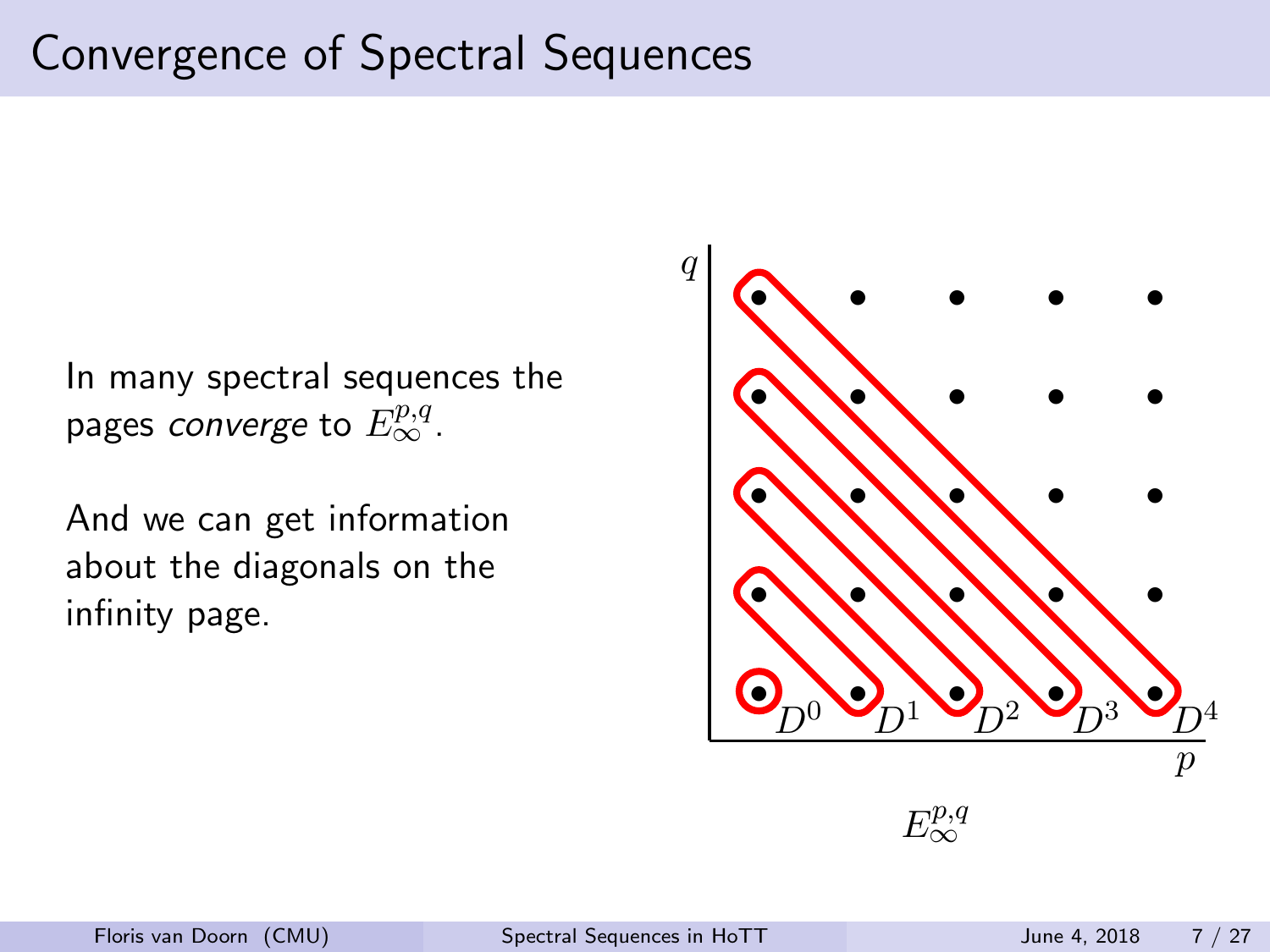For a bigraded abelian group  $C^{p,q}$  and graded abelian group  $D^n$  we write

$$
E_2^{p,q} = C^{p,q} \Rightarrow D^{p+q}
$$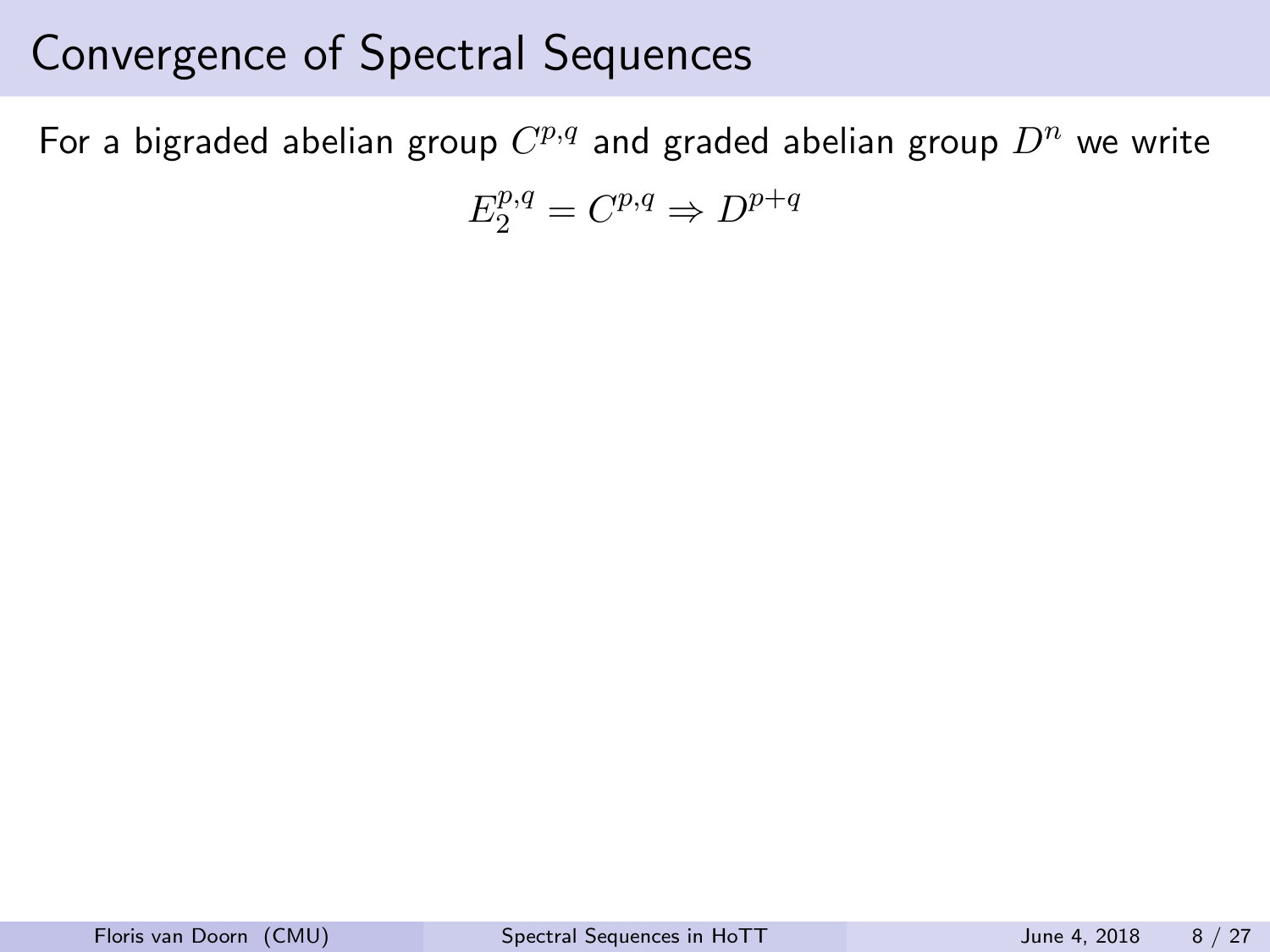For a bigraded abelian group  $C^{p,q}$  and graded abelian group  $D^n$  we write

$$
E_2^{p,q} = C^{p,q} \Rightarrow D^{p+q}
$$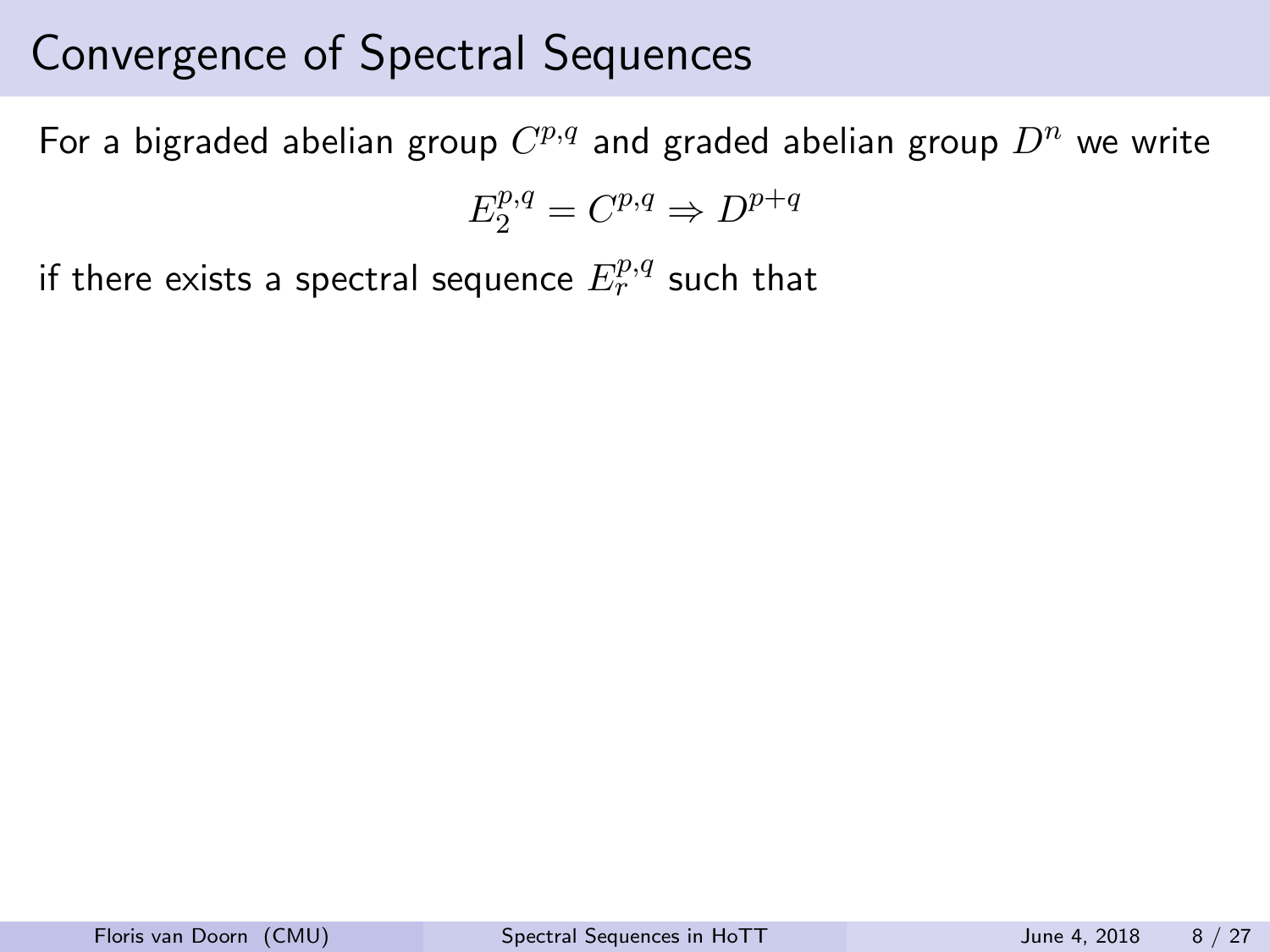For a bigraded abelian group  $C^{p,q}$  and graded abelian group  $D^n$  we write

$$
E_2^{p,q} = C^{p,q} \Rightarrow D^{p+q}
$$

if there exists a spectral sequence  $E_r^{p,q}$  such that

The second page is  $E_2^{p,q} = C^{p,q}$ ;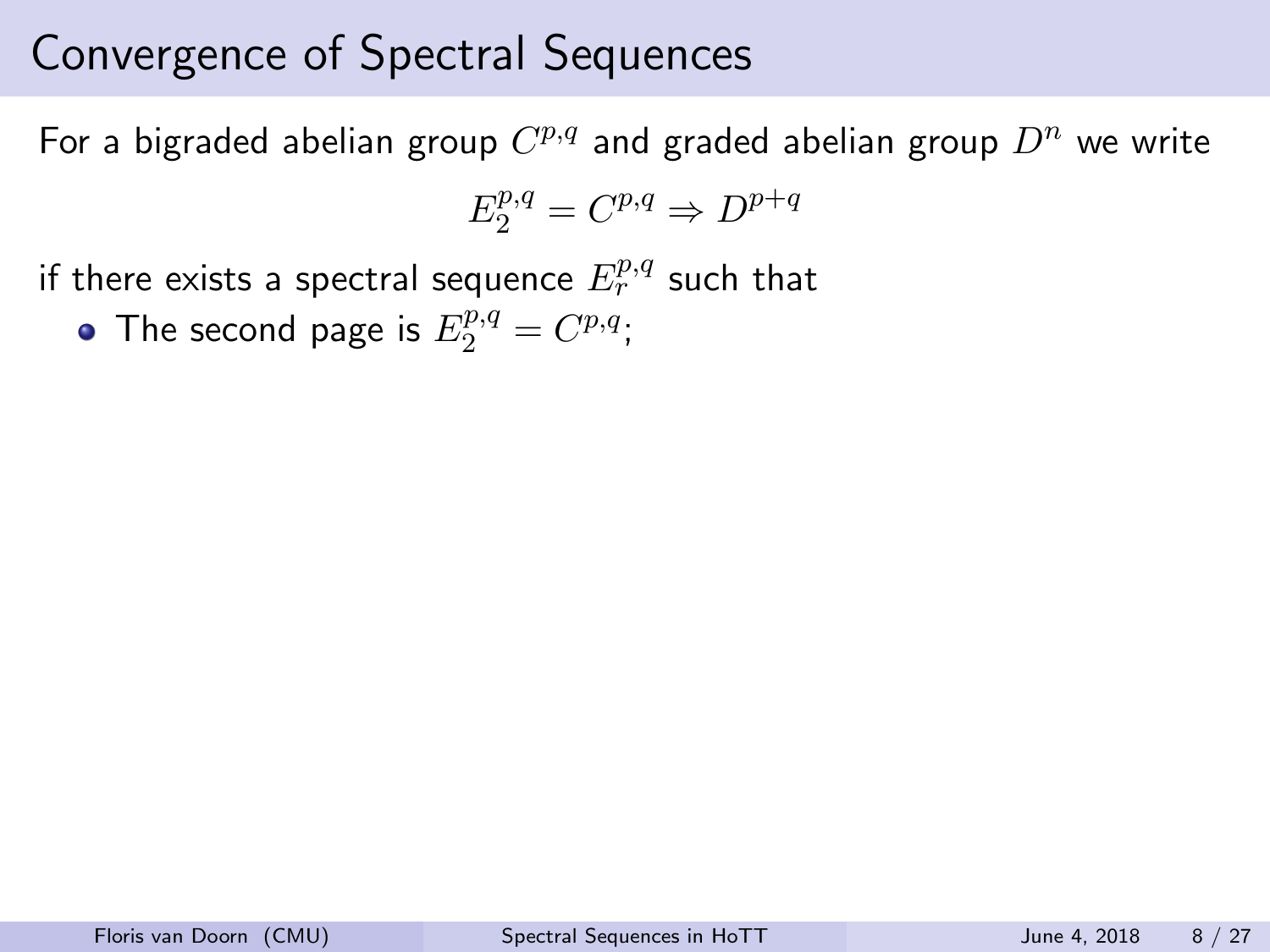For a bigraded abelian group  $C^{p,q}$  and graded abelian group  $D^n$  we write

$$
E_2^{p,q} = C^{p,q} \Rightarrow D^{p+q}
$$

- The second page is  $E_2^{p,q} = C^{p,q}$ ;
- The spectral sequence converges to  $E_{\infty}^{p,q}$ ;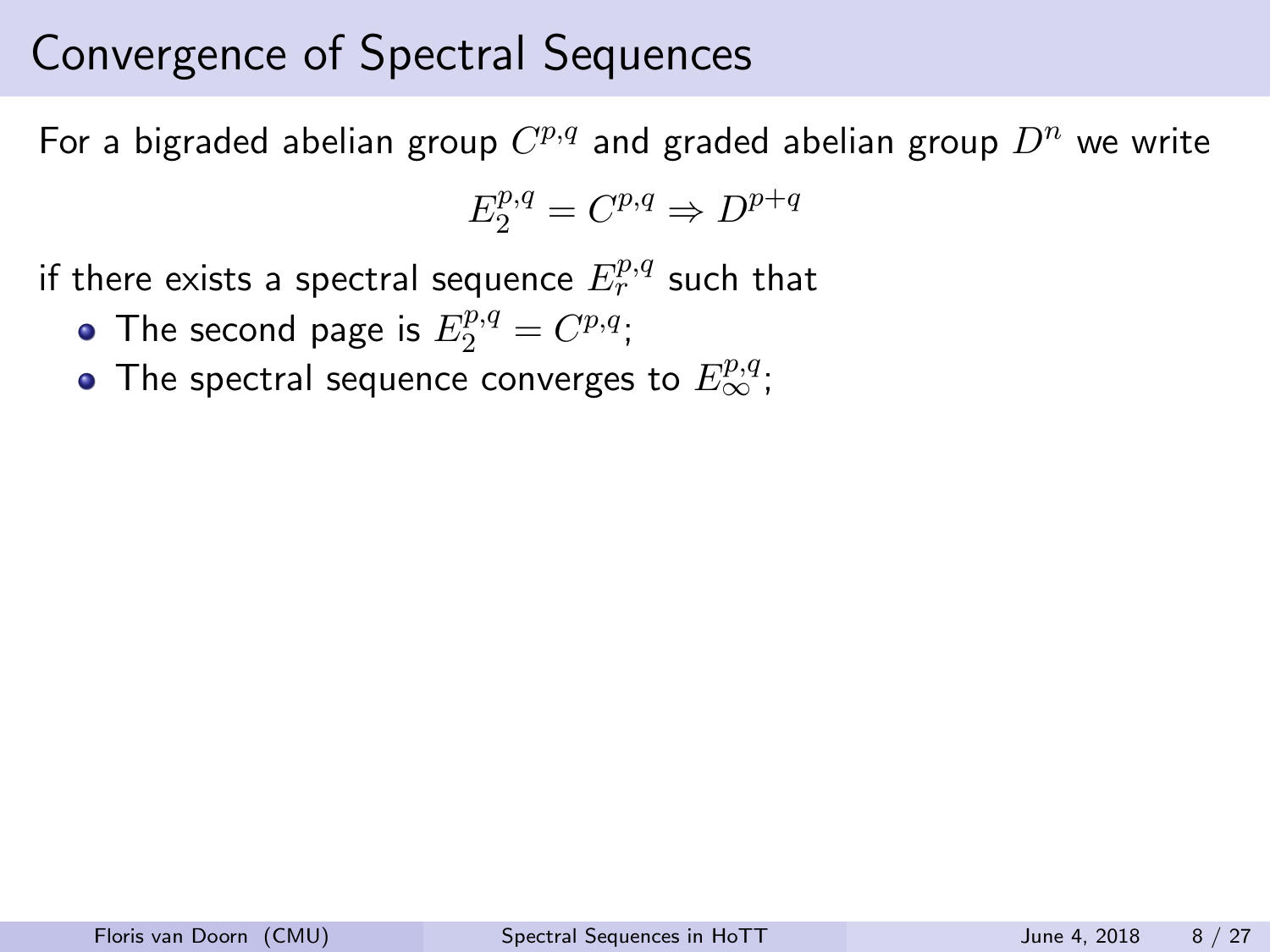For a bigraded abelian group  $C^{p,q}$  and graded abelian group  $D^n$  we write

$$
E_2^{p,q} = C^{p,q} \Rightarrow D^{p+q}
$$

- The second page is  $E_2^{p,q} = C^{p,q}$ ;
- The spectral sequence converges to  $E_{\infty}^{p,q}$ ;
- $D^n$  is built up from  $E_\infty^{p,q}$  for  $n=p+q$  in the following way: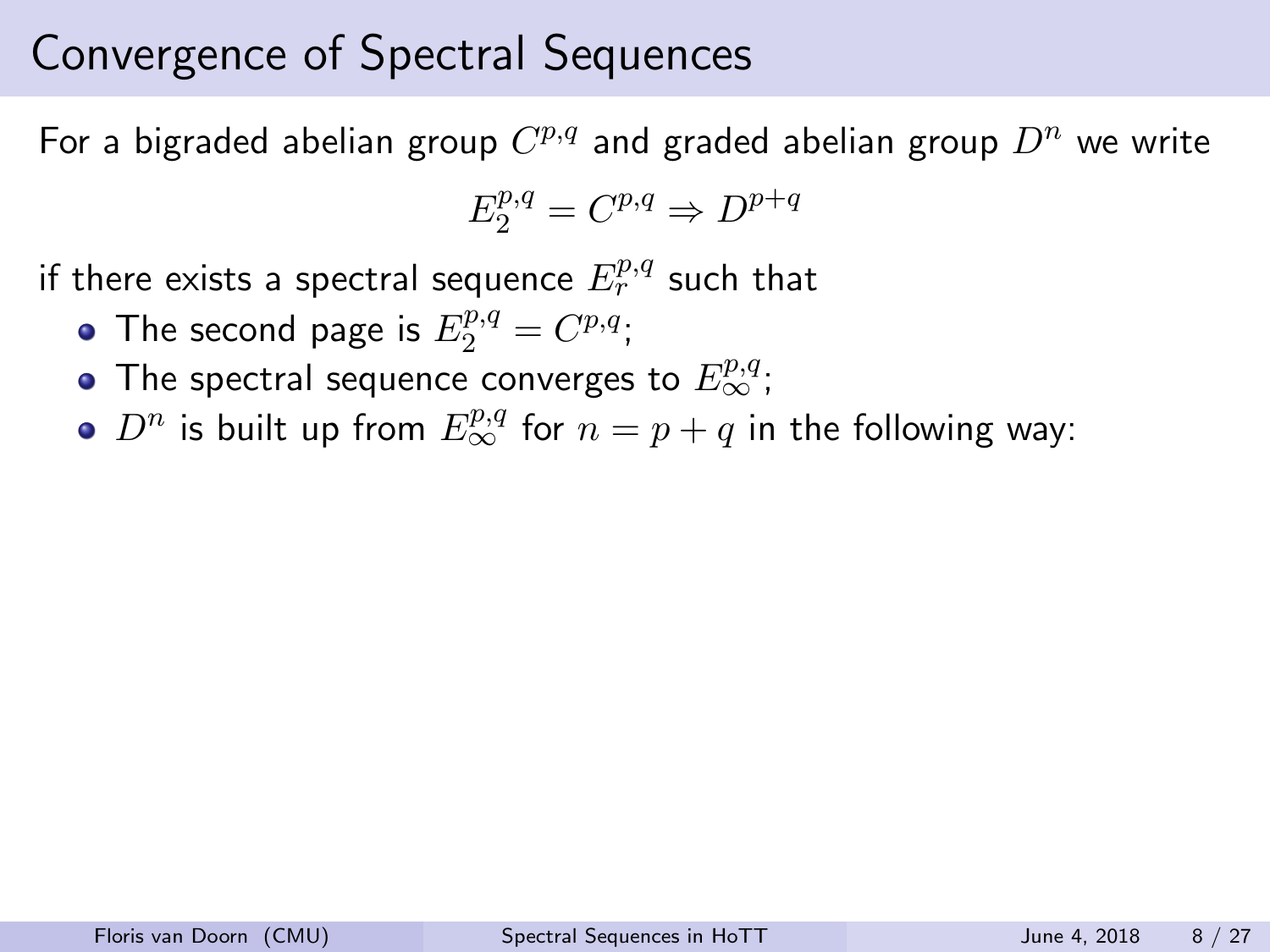For a bigraded abelian group  $C^{p,q}$  and graded abelian group  $D^n$  we write

$$
E_2^{p,q} = C^{p,q} \Rightarrow D^{p+q}
$$

- The second page is  $E_2^{p,q} = C^{p,q}$ ;
- The spectral sequence converges to  $E_{\infty}^{p,q}$ ;
- $D^n$  is built up from  $E_\infty^{p,q}$  for  $n=p+q$  in the following way: We have short exact sequences:

$$
0 \to E_{\infty}^{0,n} \to D^{n} \to D^{n,1} \to 0
$$
  
\n
$$
\vdots
$$
  
\n
$$
0 \to E_{\infty}^{p,q} \to D^{n,p} \to D^{n,p+1} \to 0
$$
  
\n
$$
0 \to E_{\infty}^{p+1,q-1} \to D^{n,p+1} \to D^{n,p+2} \to 0
$$
  
\n
$$
\vdots
$$
  
\n
$$
0 \to E_{\infty}^{n,0} \to D^{n,n} \to 0
$$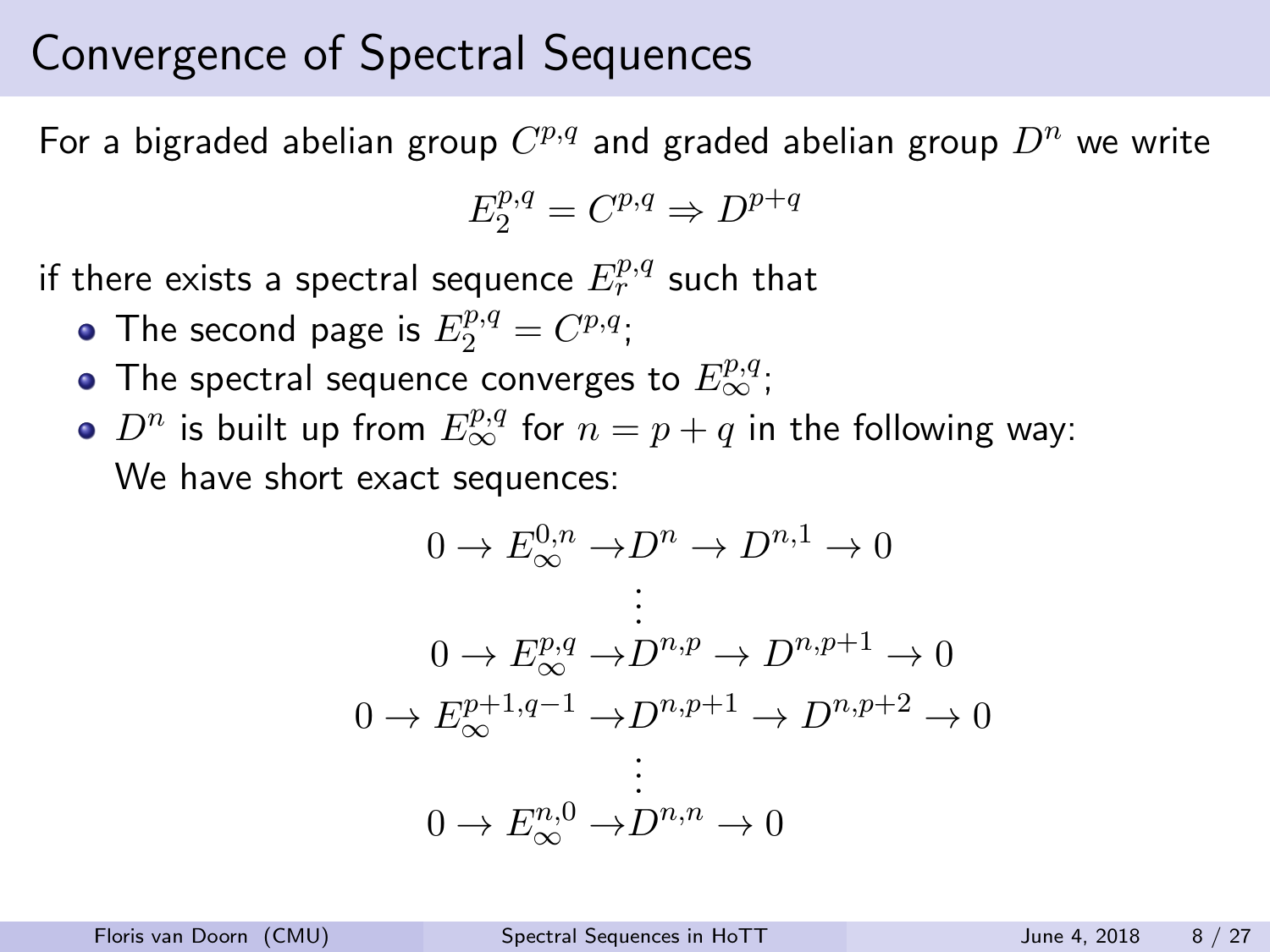Theorem. Suppose  $f: X \to B$  and  $b_0: B$  and let  $F := \text{fib}_f(b_0)$ . Suppose that  $B$  is simply connected and  $A$  is an abelian group. Then

$$
E^{p,q}_2 = H^p(B,H^q(F,A)) \Rightarrow H^{p+q}(X,A).
$$

This is only true for unreduced cohomology.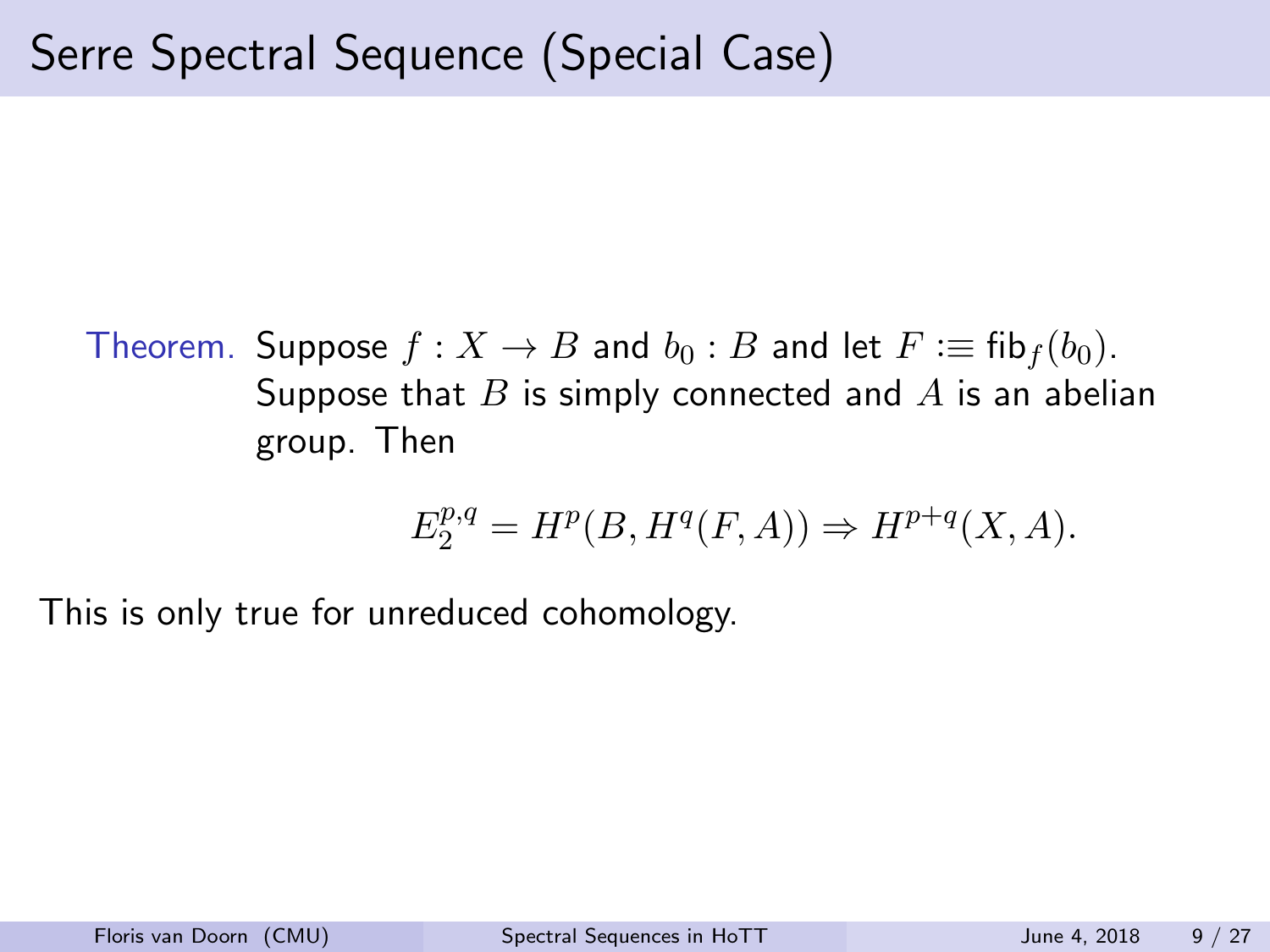We will compute the cohomology groups of  $B = K(\mathbb{Z}, 2)$  (which is  $\mathbf{CP}^{\infty}$ ). We define the map  $1\stackrel{f}{\to} K({\mathbb Z}, 2)$  determined by the basepoint  $\star: K({\mathbb Z}, 2).$ It has fiber

$$
fib_f(\star) = \Omega K(\mathbb{Z}, 2) = K(\mathbb{Z}, 1) = \mathbb{S}^1.
$$

The spectral sequence for  $A = \mathbb{Z}$  gives

$$
E_2^{p,q} = H^p(B, H^q(\mathbb{S}^1)) \Rightarrow H^{p+q}(1).
$$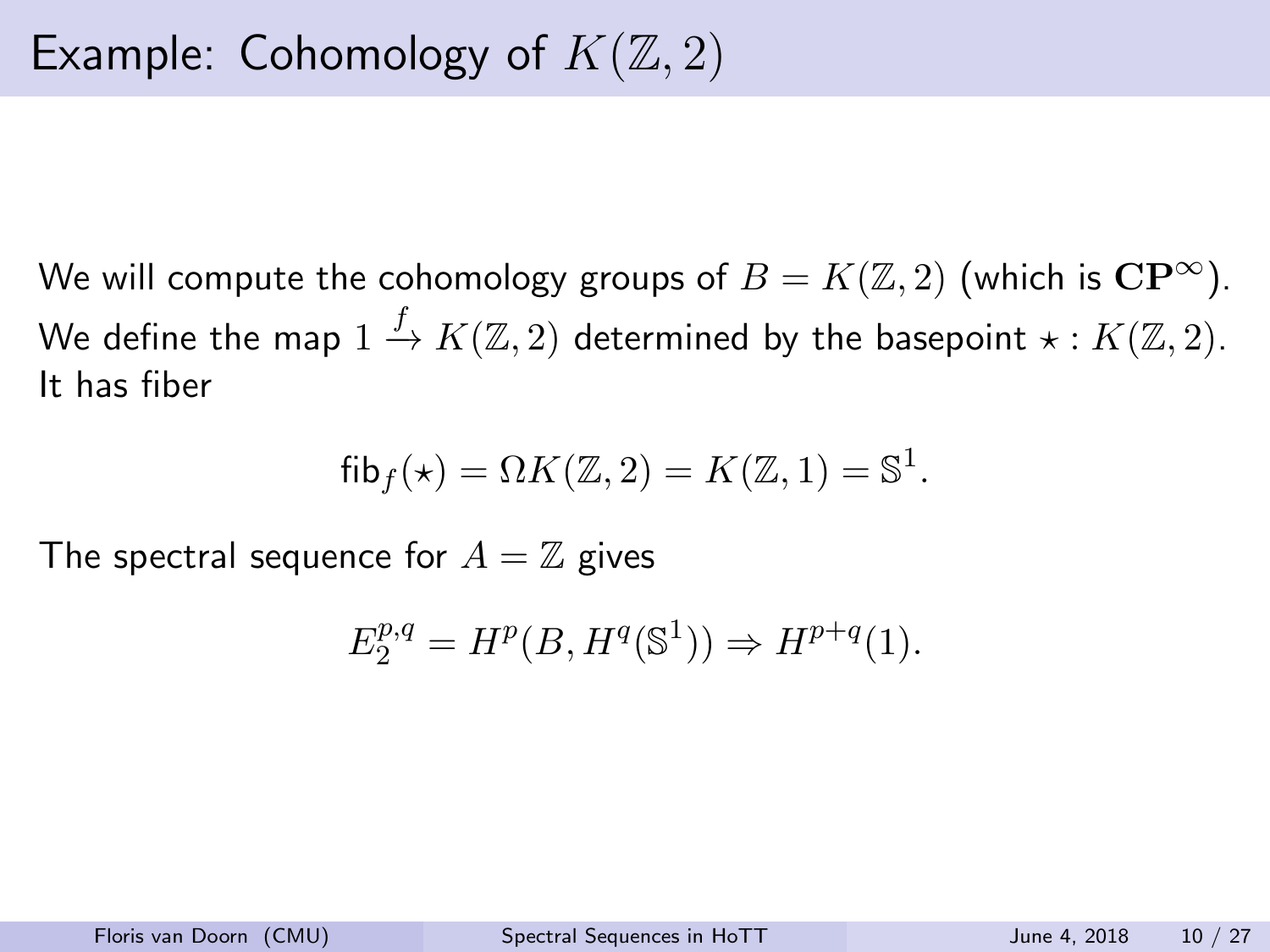$$
E_2^{p,q} = H^p(B, H^q(\mathbb{S}^1)) \Rightarrow H^{p+q}(1).
$$

$$
H^n(\mathbb{S}^1) = \begin{cases} \mathbb{Z} & \text{if } n = 0, 1 \\ 0 & \text{otherwise} \end{cases} \qquad H^n(1) = \begin{cases} \mathbb{Z} & \text{if } n = 0 \\ 0 & \text{otherwise} \end{cases}
$$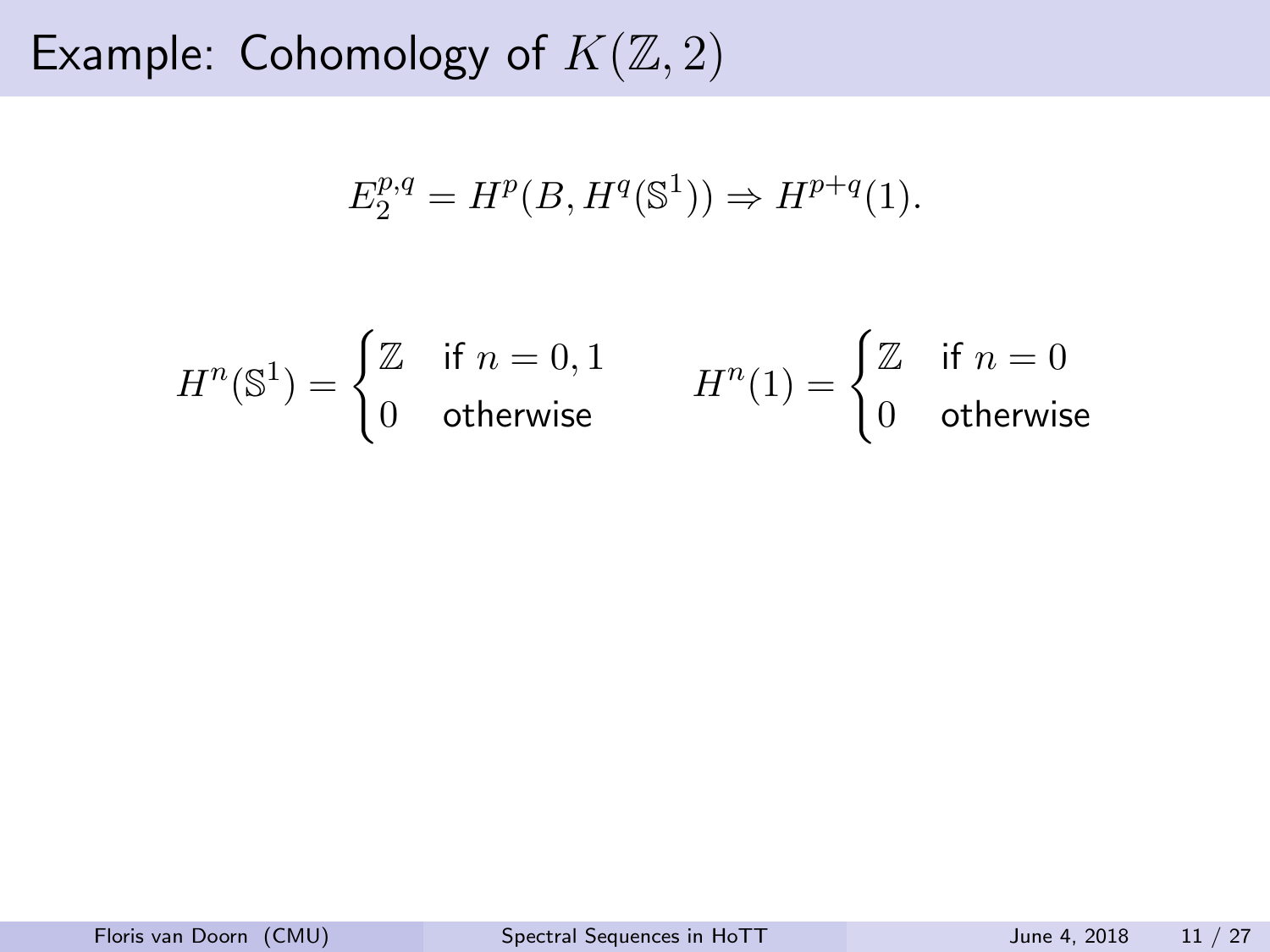$$
E_2^{p,q} = H^p(B, H^q(\mathbb{S}^1)) \Rightarrow H^{p+q}(1).
$$

$$
H^n(\mathbb{S}^1) = \begin{cases} \mathbb{Z} & \text{if } n = 0, 1 \\ 0 & \text{otherwise} \end{cases} \qquad H^n(1) = \begin{cases} \mathbb{Z} & \text{if } n = 0 \\ 0 & \text{otherwise} \end{cases}
$$

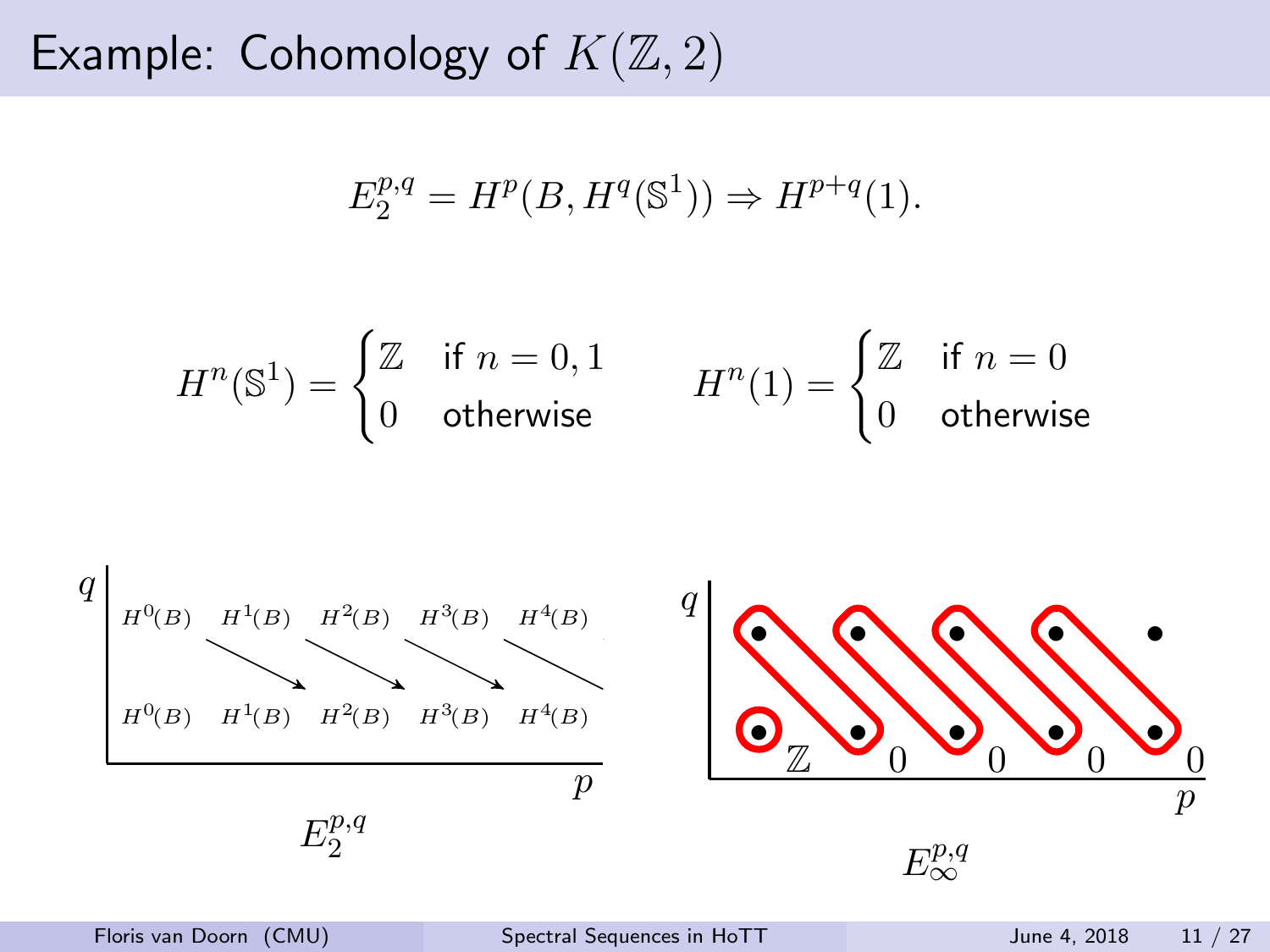$$
E_2^{p,q} = H^p(B, H^q(\mathbb{S}^1)) \Rightarrow H^{p+q}(1).
$$

$$
H^n(\mathbb{S}^1) = \begin{cases} \mathbb{Z} & \text{if } n = 0, 1 \\ 0 & \text{otherwise} \end{cases} \qquad H^n(1) = \begin{cases} \mathbb{Z} & \text{if } n = 0 \\ 0 & \text{otherwise} \end{cases}
$$

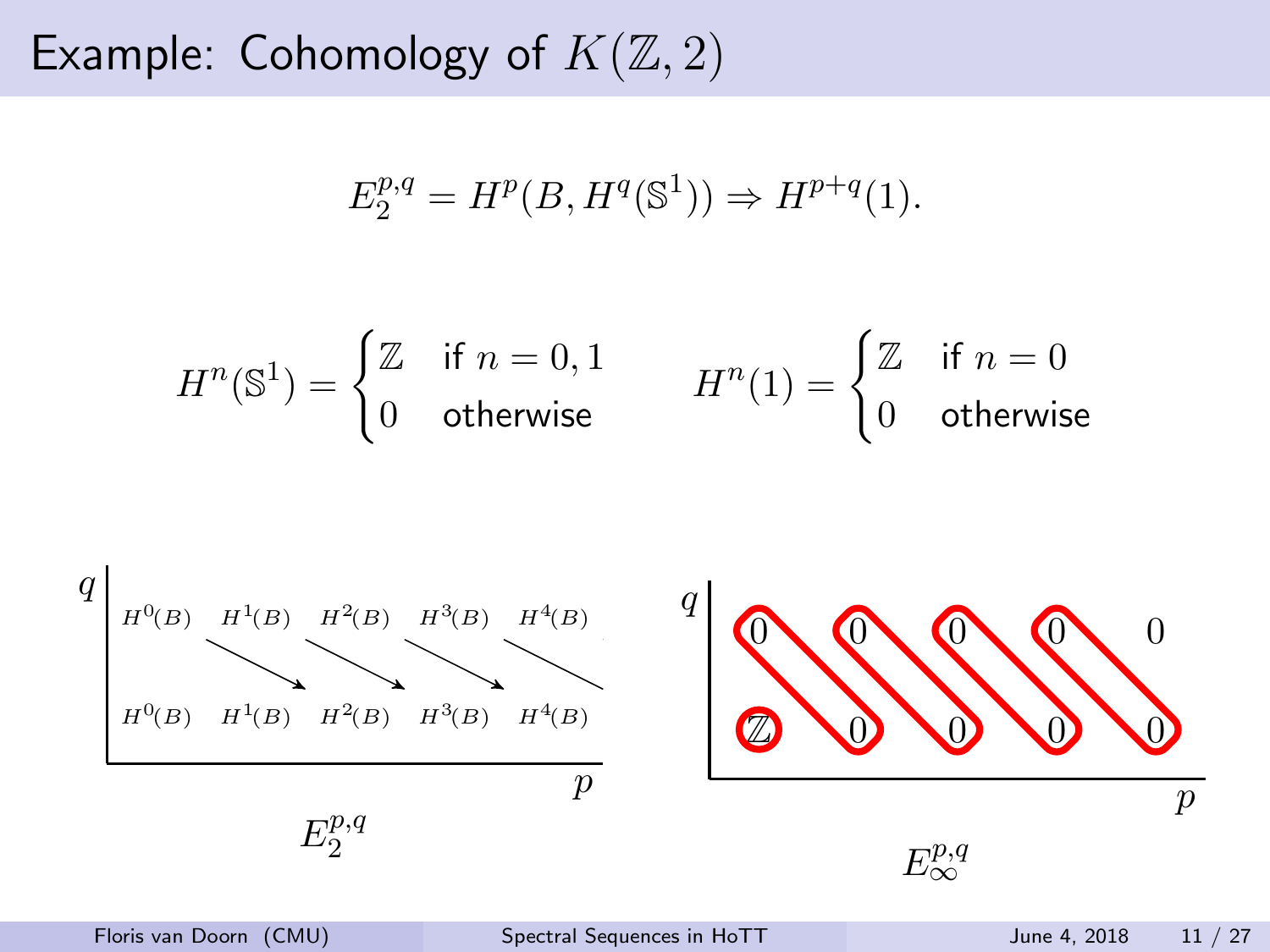$$
E_2^{p,q} = H^p(B, H^q(\mathbb{S}^1)) \Rightarrow H^{p+q}(1).
$$

$$
H^n(\mathbb{S}^1) = \begin{cases} \mathbb{Z} & \text{if } n = 0, 1 \\ 0 & \text{otherwise} \end{cases} \qquad H^n(1) = \begin{cases} \mathbb{Z} & \text{if } n = 0 \\ 0 & \text{otherwise} \end{cases}
$$

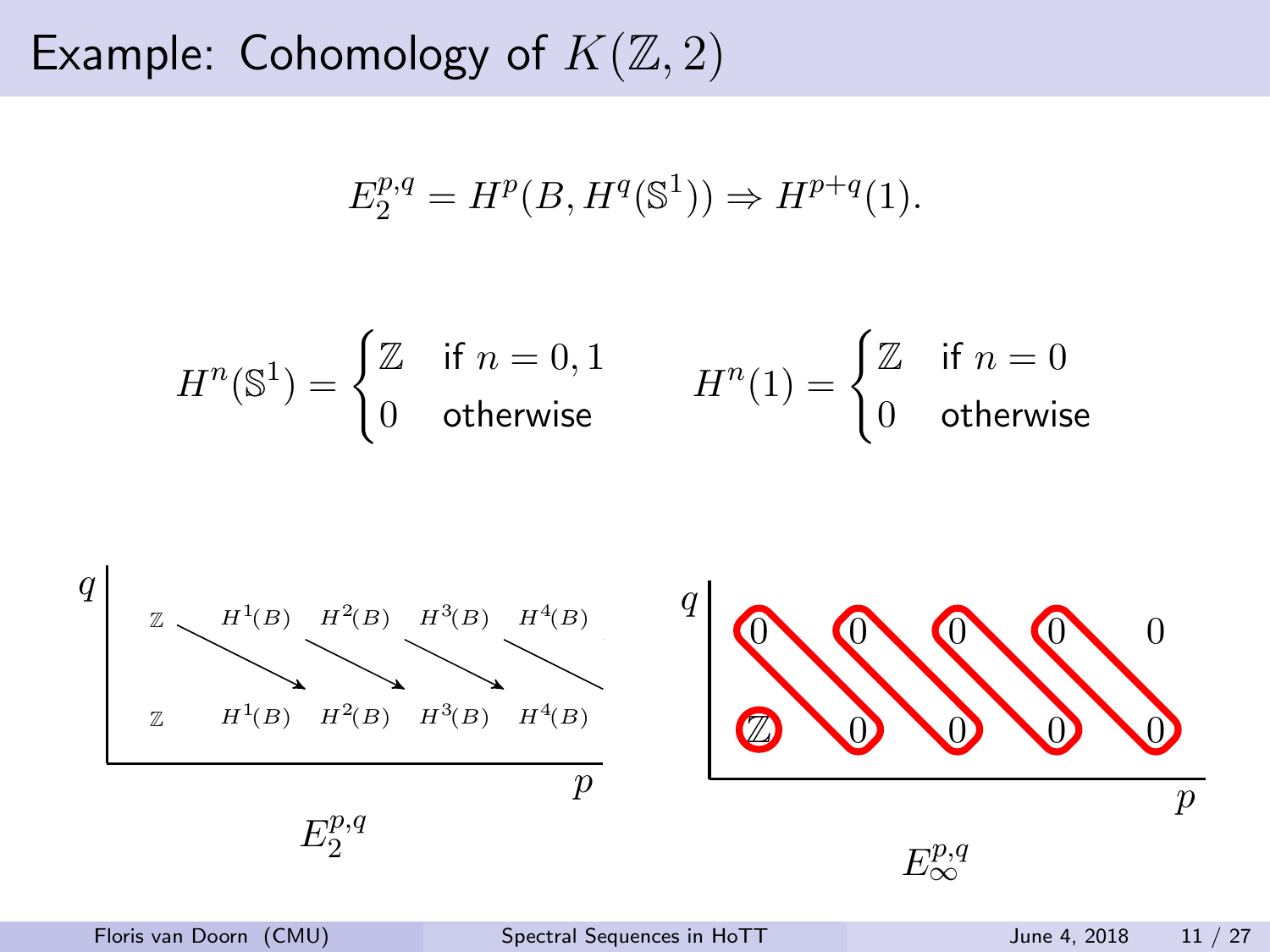$$
E_2^{p,q} = H^p(B, H^q(\mathbb{S}^1)) \Rightarrow H^{p+q}(1).
$$

$$
H^n(\mathbb{S}^1) = \begin{cases} \mathbb{Z} & \text{if } n = 0, 1 \\ 0 & \text{otherwise} \end{cases} \qquad H^n(1) = \begin{cases} \mathbb{Z} & \text{if } n = 0 \\ 0 & \text{otherwise} \end{cases}
$$

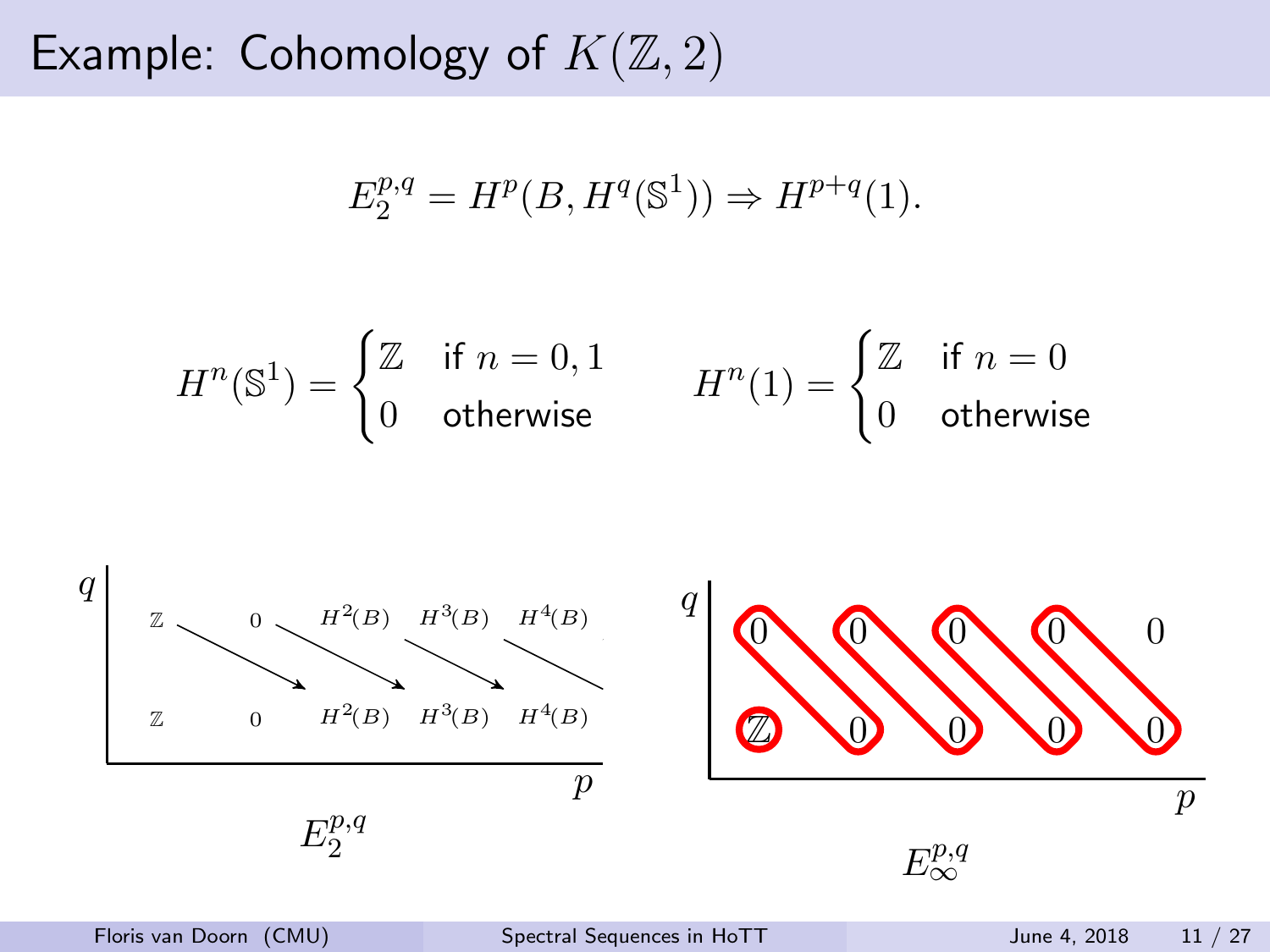$$
E_2^{p,q} = H^p(B, H^q(\mathbb{S}^1)) \Rightarrow H^{p+q}(1).
$$

$$
H^n(\mathbb{S}^1) = \begin{cases} \mathbb{Z} & \text{if } n = 0, 1 \\ 0 & \text{otherwise} \end{cases} \qquad H^n(1) = \begin{cases} \mathbb{Z} & \text{if } n = 0 \\ 0 & \text{otherwise} \end{cases}
$$

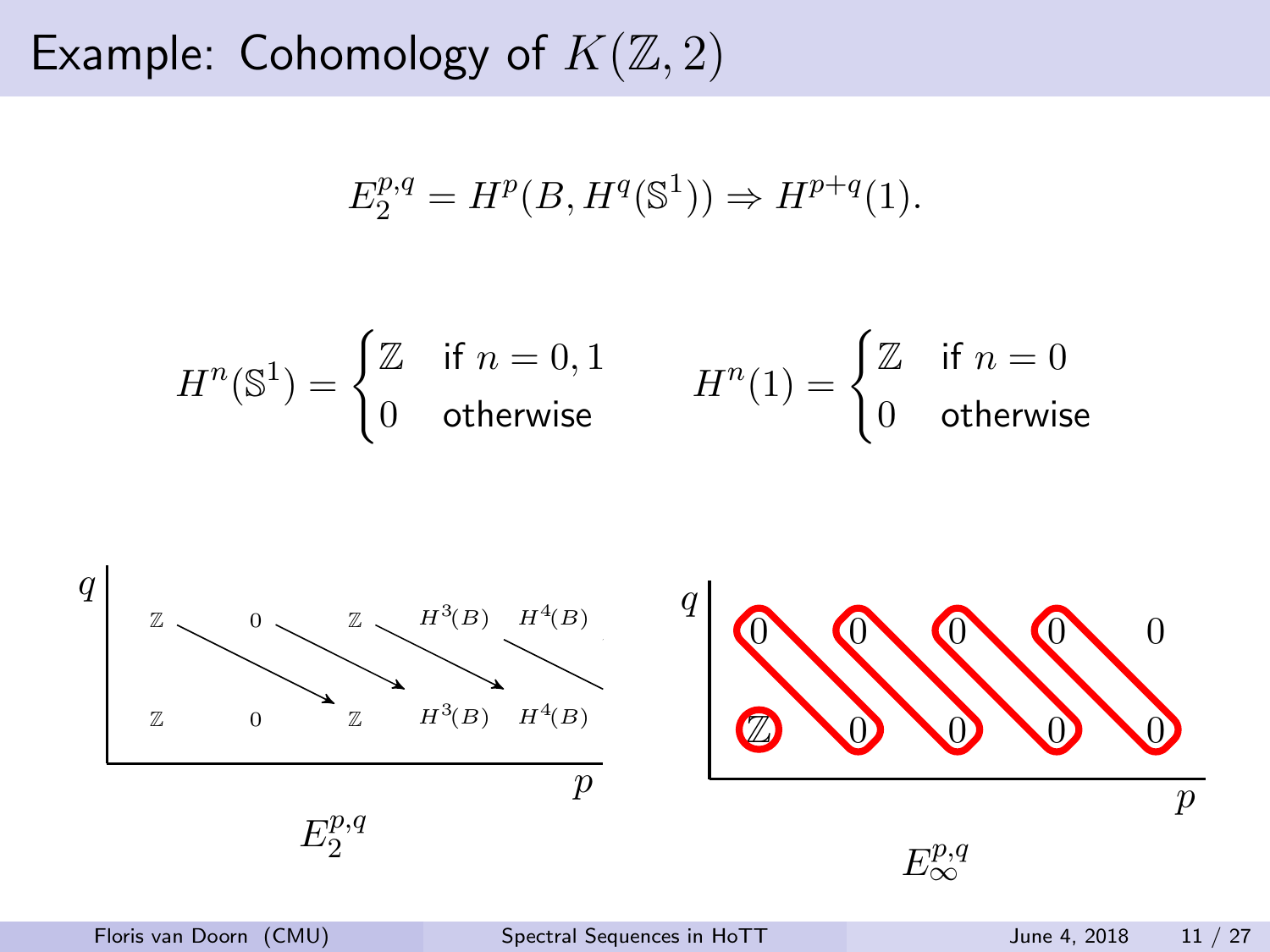$$
E_2^{p,q} = H^p(B, H^q(\mathbb{S}^1)) \Rightarrow H^{p+q}(1).
$$

$$
H^n(\mathbb{S}^1) = \begin{cases} \mathbb{Z} & \text{if } n = 0, 1 \\ 0 & \text{otherwise} \end{cases} \qquad H^n(1) = \begin{cases} \mathbb{Z} & \text{if } n = 0 \\ 0 & \text{otherwise} \end{cases}
$$

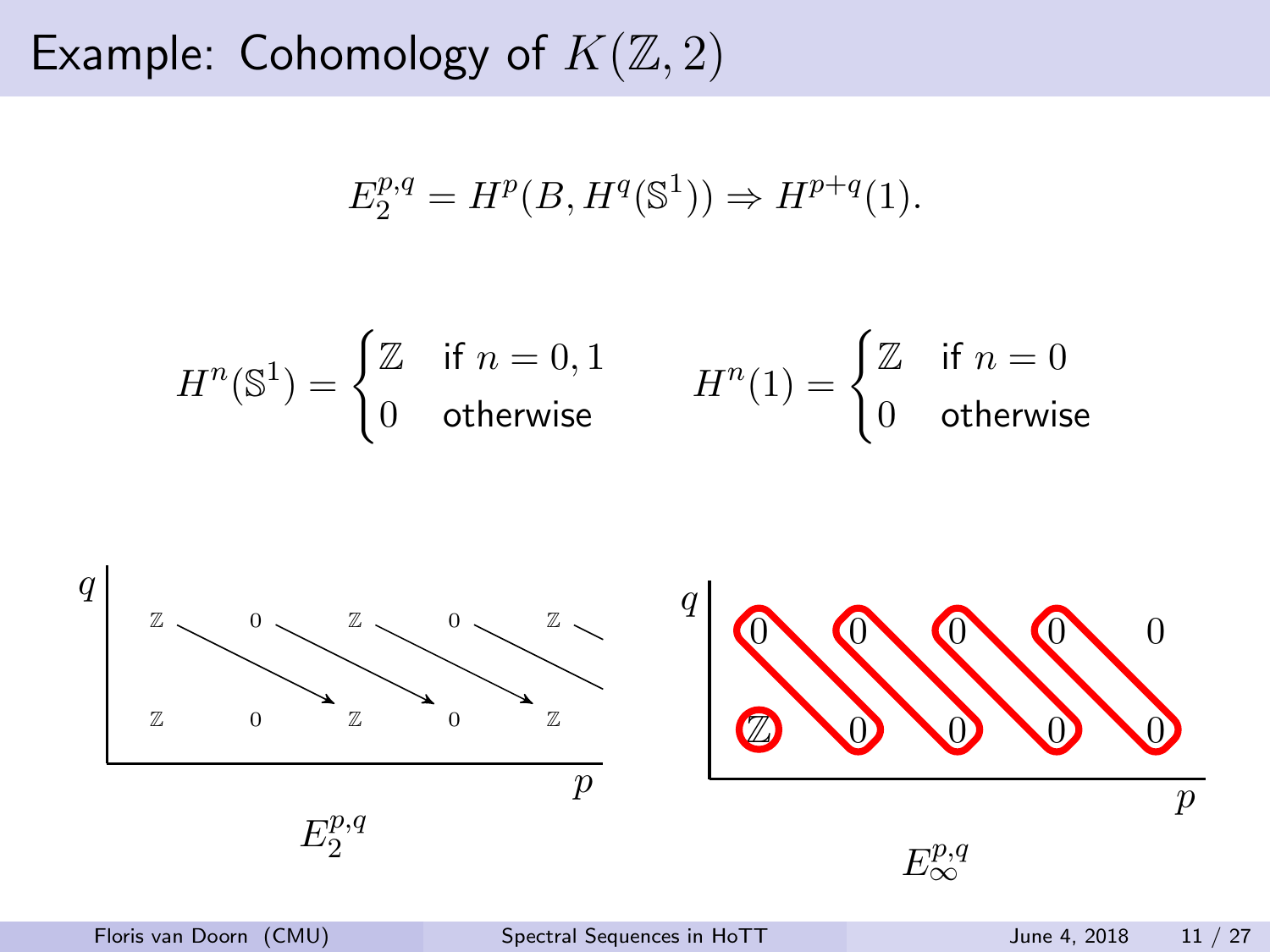For the general Serre spectral sequence, we need generalized and parametrized cohomology.

An ( $\Omega$ -)spectrum is a sequence of pointed types  $Y : \mathbb{Z} \to \mathrm{Type}^\ast$  such that  $\Omega Y_{n+1} = Y_n.$ 

Example. If A is an abelian group,  $HA$  : Spectrum where  $(HA)_n = K(A, n).$ 

A spectrum Y is called *n*-truncated if  $Y_k$  is  $(n + k)$ -truncated for all  $k : \mathbb{Z}$ .

The homotopy groups are  $\pi_n(Y) := \pi_{n+k}(Y_k)$  (which is independent of k and also defined for negative  $n$ ).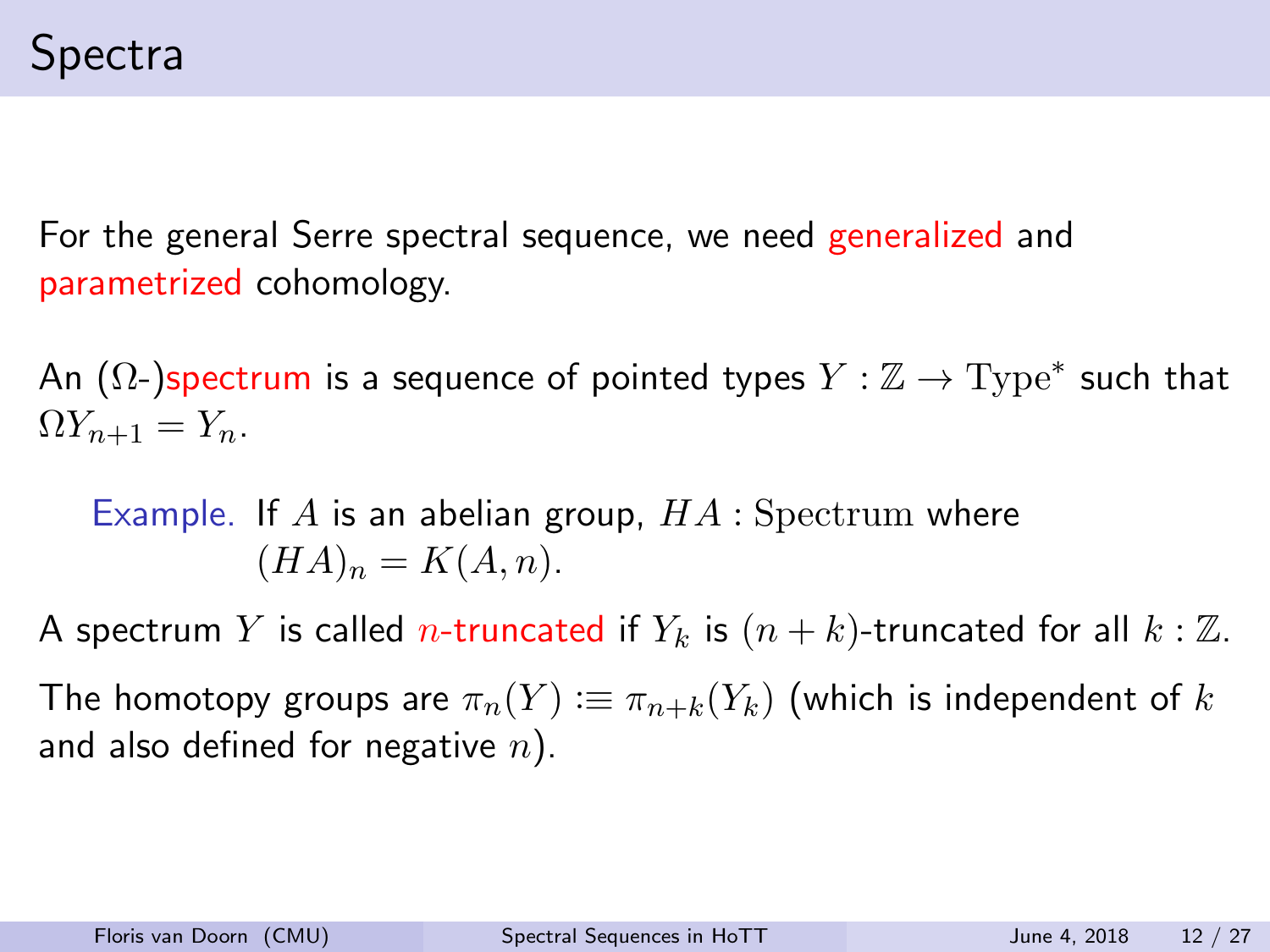If X is a type and Y is a spectrum, we have generalized cohomology:

$$
H^{n}(X,Y) := \|X \to Y_n\|_0 \simeq \pi_{-n}(X \to Y).
$$

We get generalized and parametrized cohomology by replacing functions with dependent functions:

$$
H^{n}(X, \lambda x. Yx) := \|\Pi(x : X), Y_{n}(x)\|_{0} \simeq \pi_{-n}(\Pi(x : X), Yx)
$$

Here X is a type and  $Y: X \to$  Spectrum.

Reduced cohomology is defined similar with basepoint-preserving sections.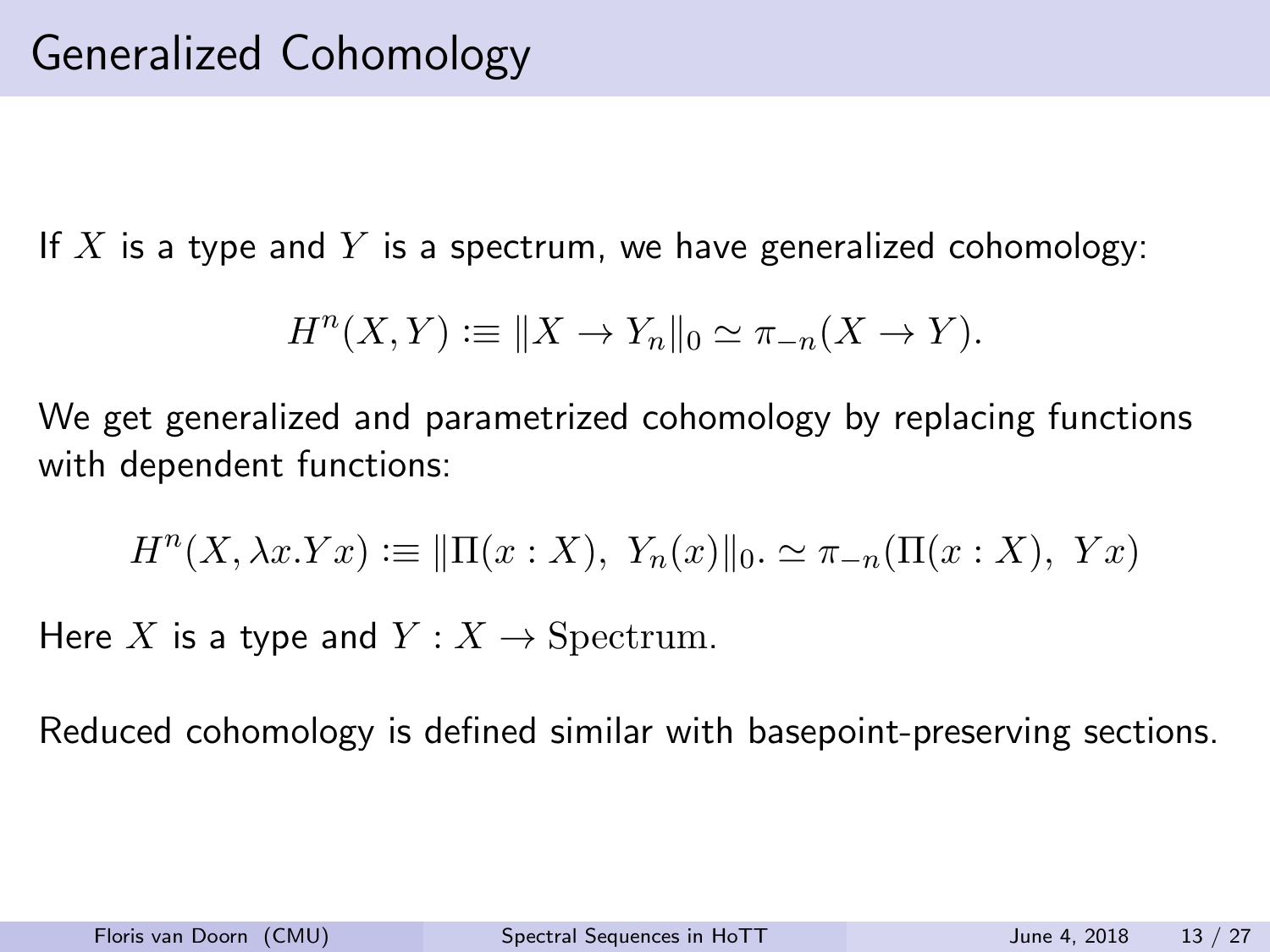Theorem. (Serre Spectral Sequence) If  $f : X \to B$  is any map and Y is a truncated spectrum, then

$$
E_2^{p,q}=H^p(B,\lambda b.H^q(\operatorname{fib}_{f}(b),Y))\Rightarrow H^{p+q}(X,Y).
$$

If  $Y = HA$  and B is pointed simply connected, then this reduces to the previous case

$$
E_2^{p,q} = H^p(B, H^q(\text{fib}_f(b_0), A)) \Rightarrow H^{p+q}(X, A).
$$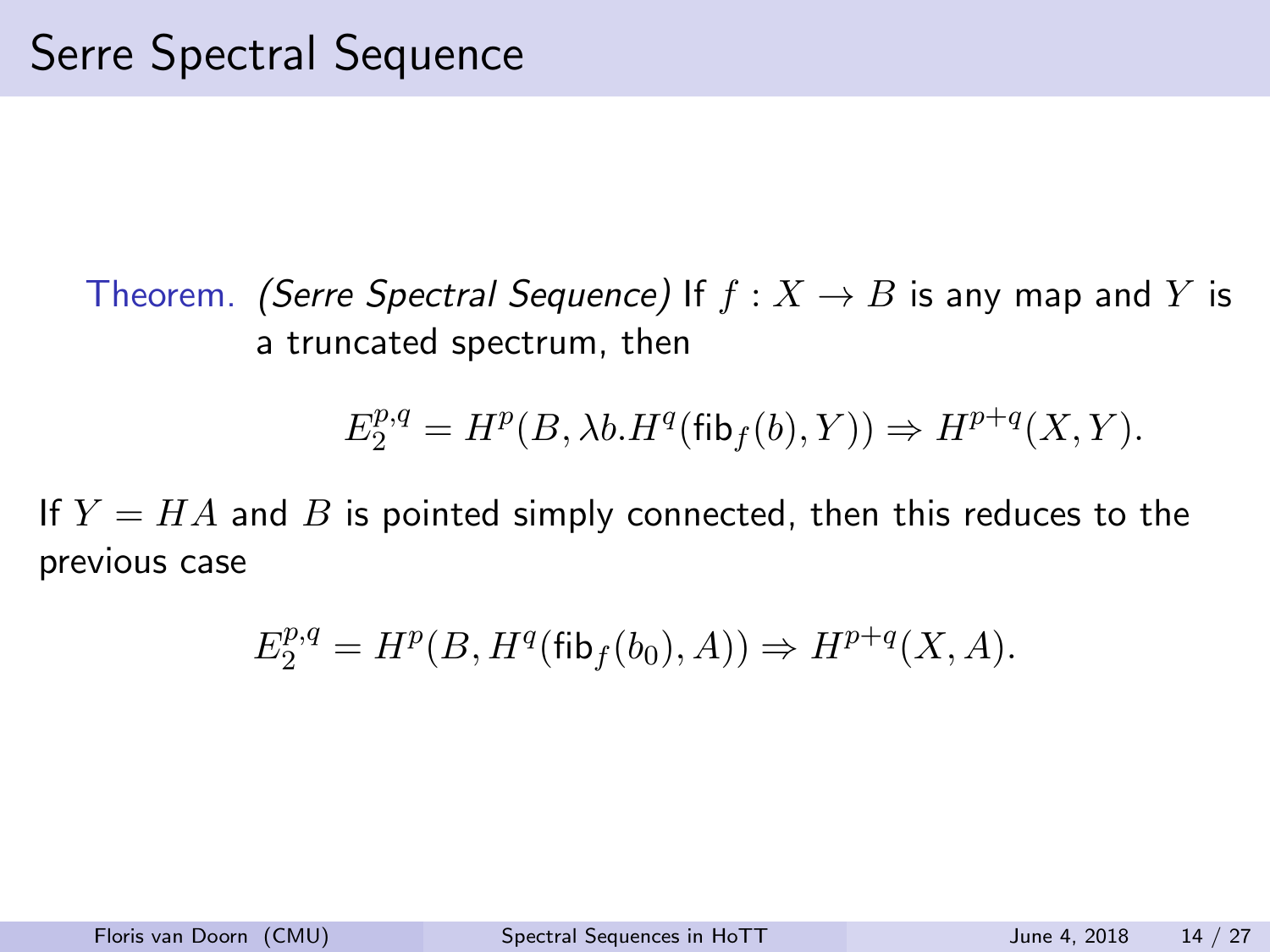Theorem. (Atiyah-Hirzebruch Spectral Sequence) If  $X$  is any type and  $Y: X \to$  Spectrum is a family of k-truncated spectra over  $X$ , then

$$
E_2^{p,q} = H^p(X, \lambda x. \pi_{-q}(Yx)) \Rightarrow H^{p+q}(X, \lambda x. Yx).
$$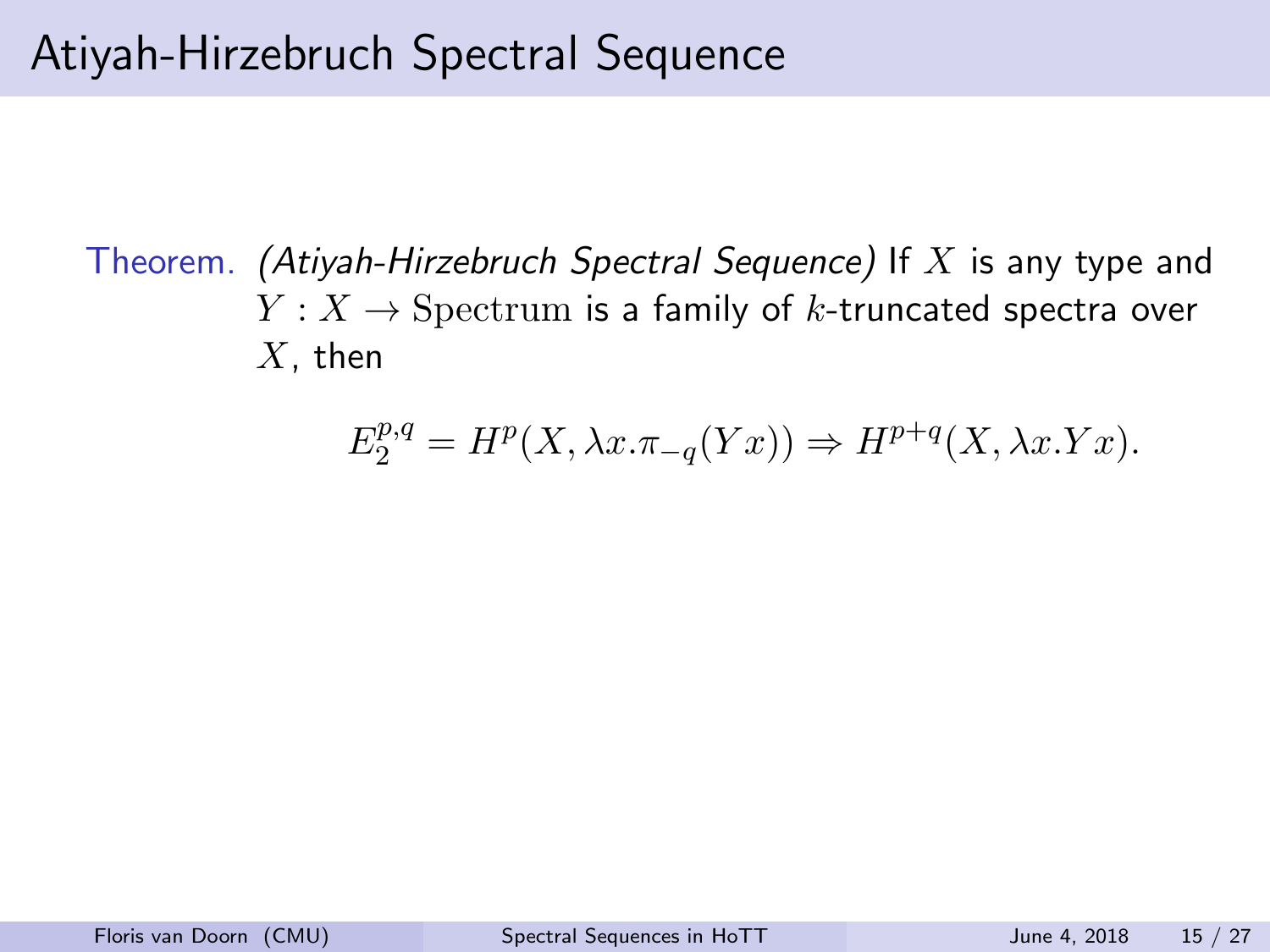Theorem. (Atiyah-Hirzebruch Spectral Sequence) If  $X$  is any type and  $Y: X \to$  Spectrum is a family of k-truncated spectra over  $X$ , then

$$
E_2^{p,q} = H^p(X, \lambda x. \pi_{-q}(Yx)) \Rightarrow H^{p+q}(X, \lambda x. Yx).
$$

The Atiyah-Hirzebruch spectral sequence is also true if we replace all cohomologies by reduced cohomologies:

$$
E_2^{p,q} = \widetilde{H}^p(X, \lambda x. \pi_{-q}(Yx)) \Rightarrow \widetilde{H}^{p+q}(X, \lambda x. Yx).
$$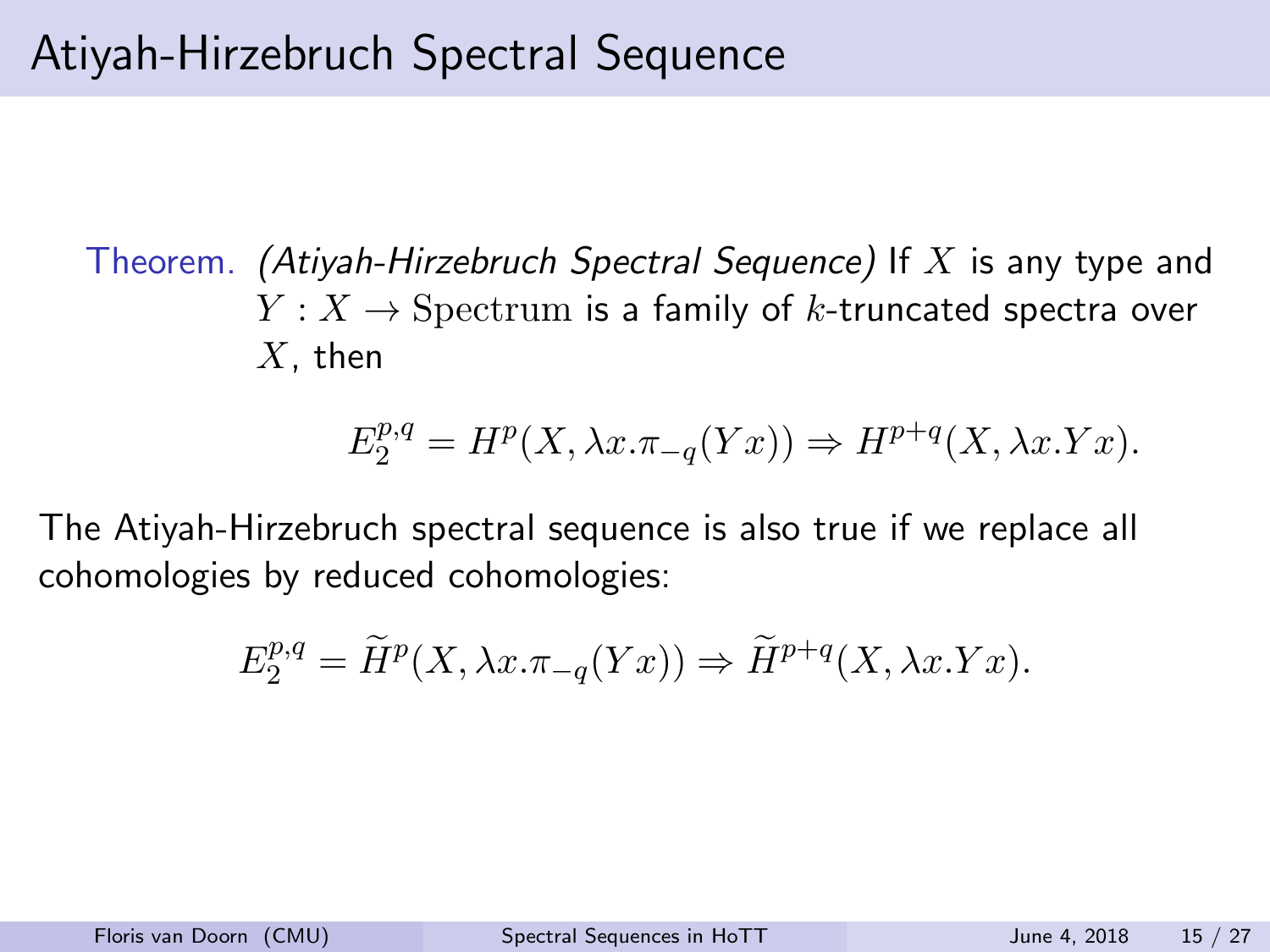# Construction (1)

Based on the construction (sketch) by Shulman [<ncatlab.org/homotopytypetheory/show/spectral+sequences>] For pointed types we have the fiber sequence

$$
K(\pi_k(Z), k) \longrightarrow ||Z||_k \longrightarrow ||Z||_{k-1}.
$$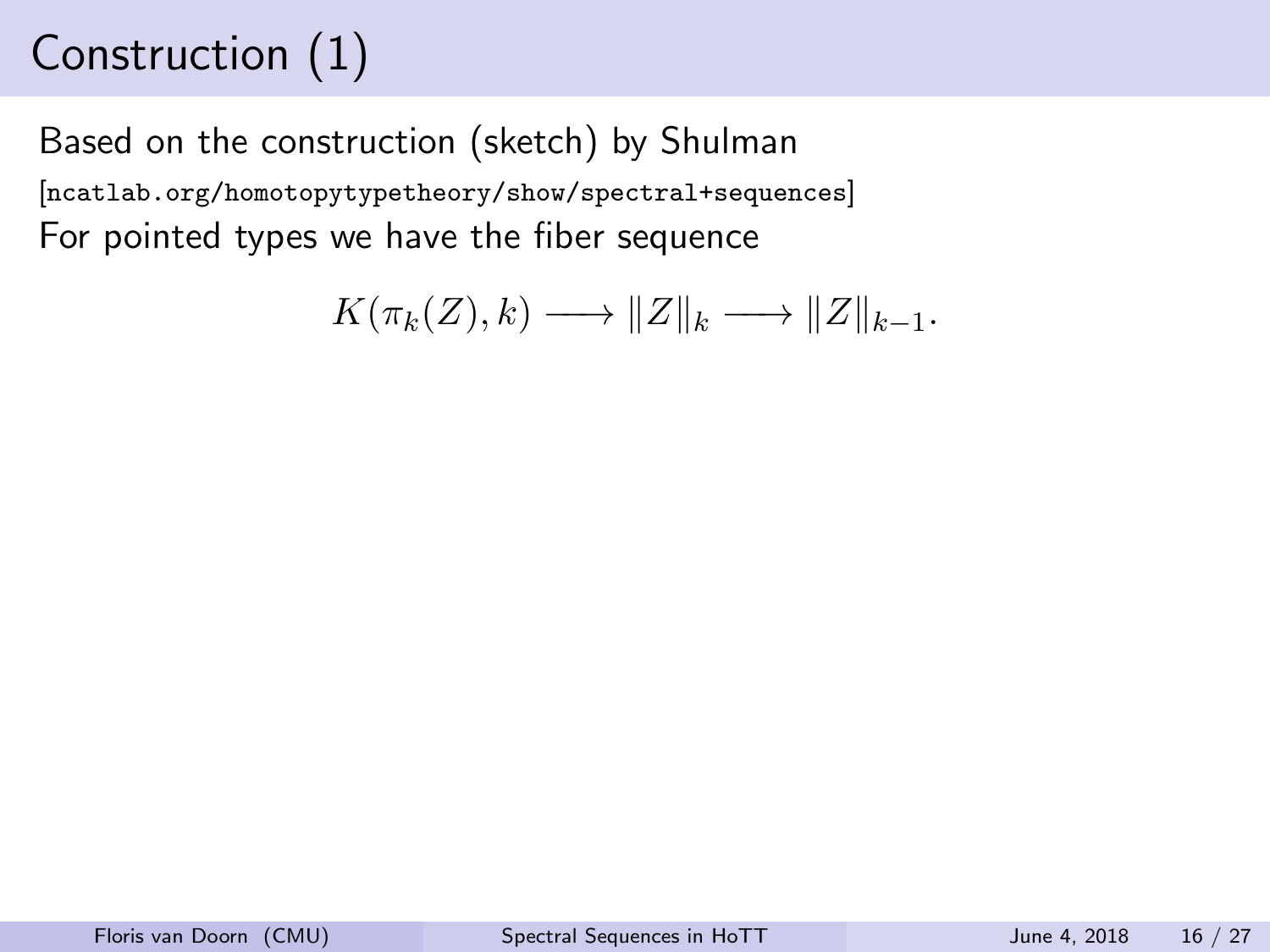# Construction (1)

Based on the construction (sketch) by Shulman [<ncatlab.org/homotopytypetheory/show/spectral+sequences>] For pointed types we have the fiber sequence

$$
K(\pi_k(Z), k) \longrightarrow ||Z||_k \longrightarrow ||Z||_{k-1}.
$$

Given  $X: \mathrm{Type}^*$  and  $Y: X \to \mathrm{Spectrum}$  which are  $s_0$ -truncated. For  $x: X$  and  $s: \mathbb{Z}$  we have the following fiber sequence of spectra:

$$
K(\pi_s(Yx),s) \longrightarrow ||Yx||_s \longrightarrow ||Yx||_{s-1}.
$$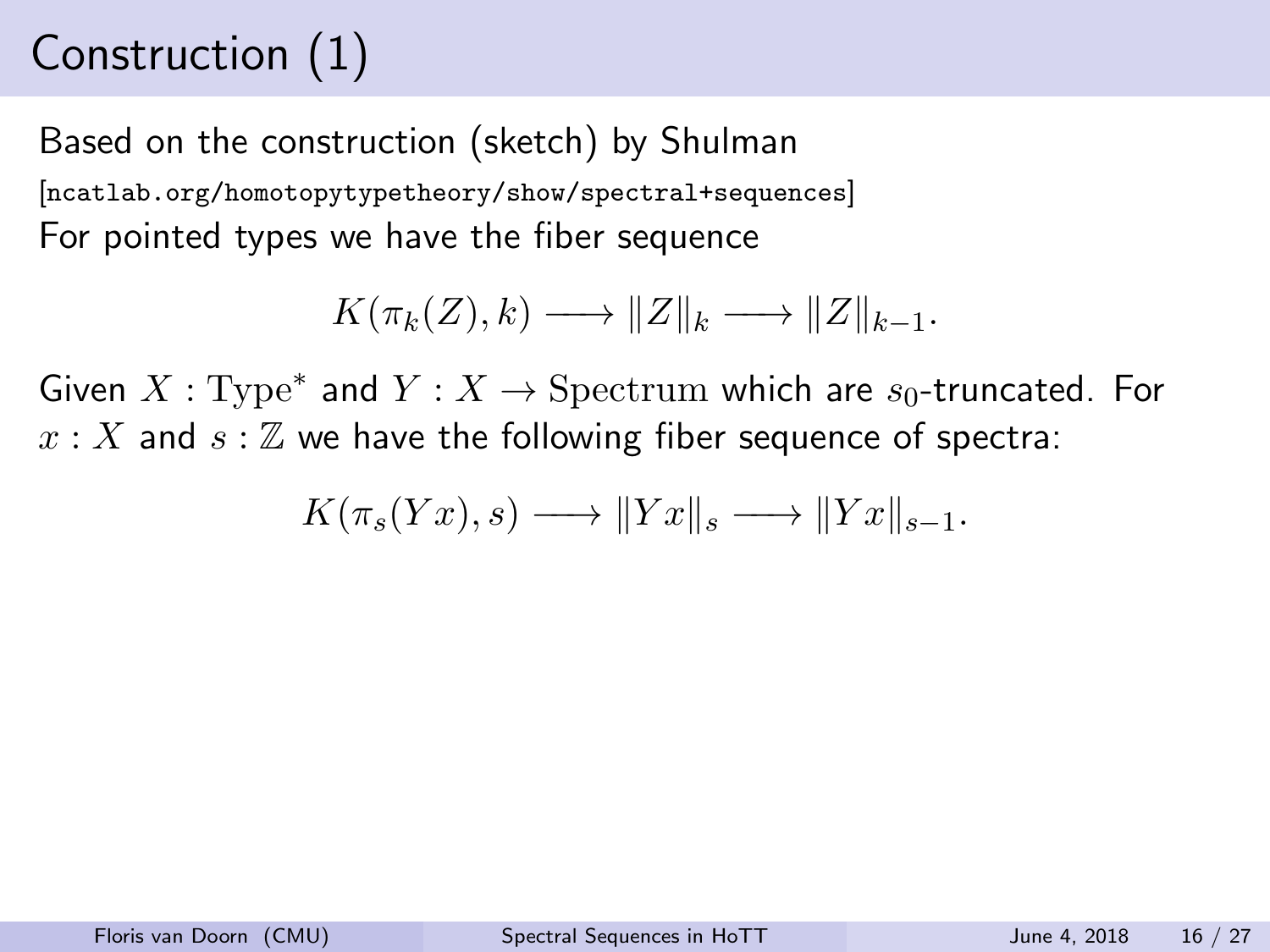# Construction (1)

Based on the construction (sketch) by Shulman [<ncatlab.org/homotopytypetheory/show/spectral+sequences>] For pointed types we have the fiber sequence

$$
K(\pi_k(Z), k) \longrightarrow ||Z||_k \longrightarrow ||Z||_{k-1}.
$$

Given  $X: \mathrm{Type}^*$  and  $Y: X \to \mathrm{Spectrum}$  which are  $s_0$ -truncated. For  $x: X$  and  $s: \mathbb{Z}$  we have the following fiber sequence of spectra:

$$
K(\pi_s(Yx), s) \longrightarrow ||Yx||_s \longrightarrow ||Yx||_{s-1}.
$$

The functor  $Y \mapsto \Pi^*(x : X)$ ,  $Yx$  preserves fiber sequences:

 $\Pi^*(x:X), K(\pi_s(Yx),s) \longrightarrow \Pi(x:X), ||Yx||_s \longrightarrow \Pi^*(x:X), ||Yx||_{s-1}.$ Let's call these types  $B_s$  and  $A_s$ :

$$
B_s \longrightarrow A_s \longrightarrow A_{s-1}.
$$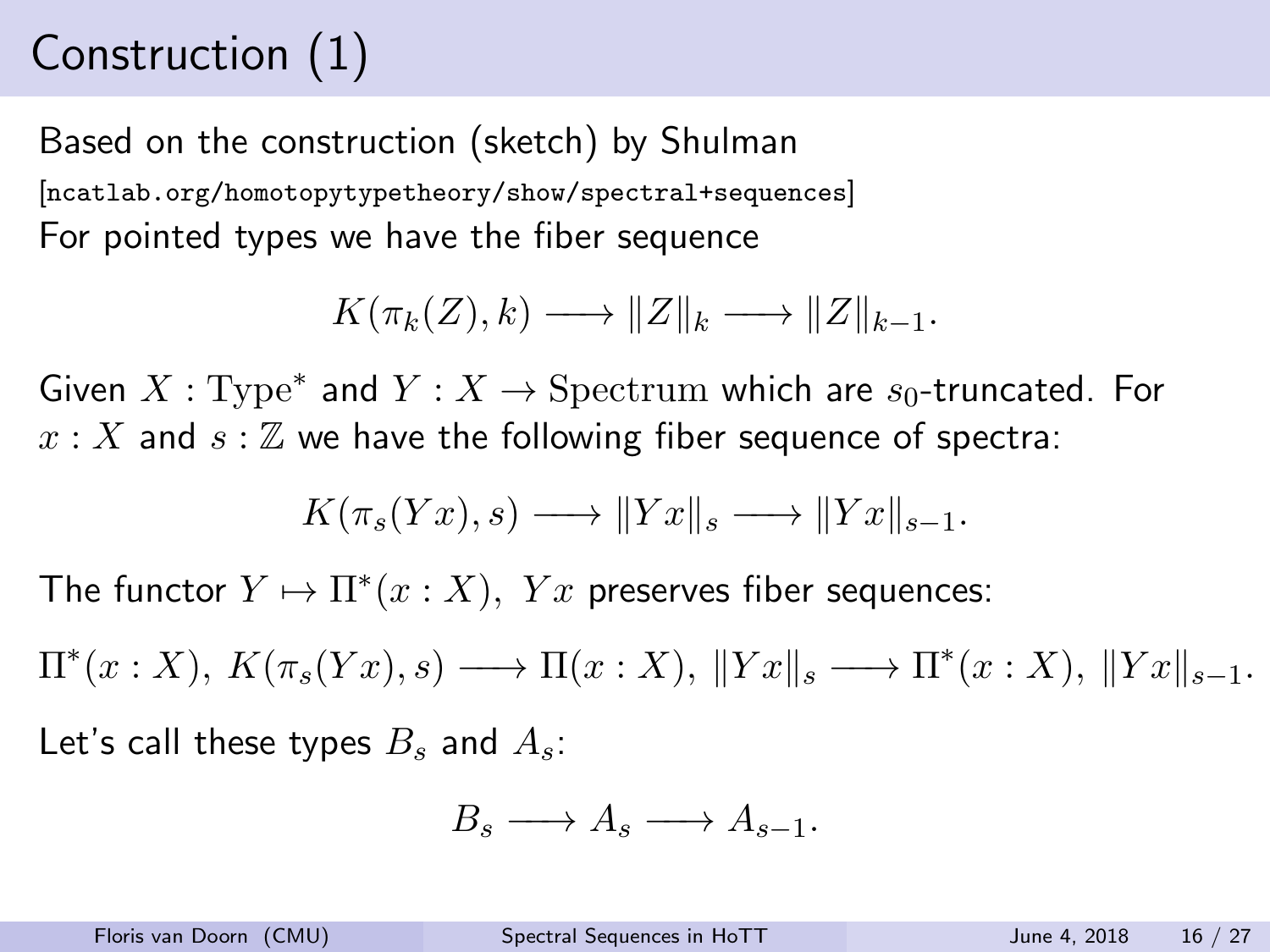# Construction (2)

$$
B_s \longrightarrow A_s \longrightarrow A_{s-1}.
$$

The long exact sequence of this fiber sequence gives:

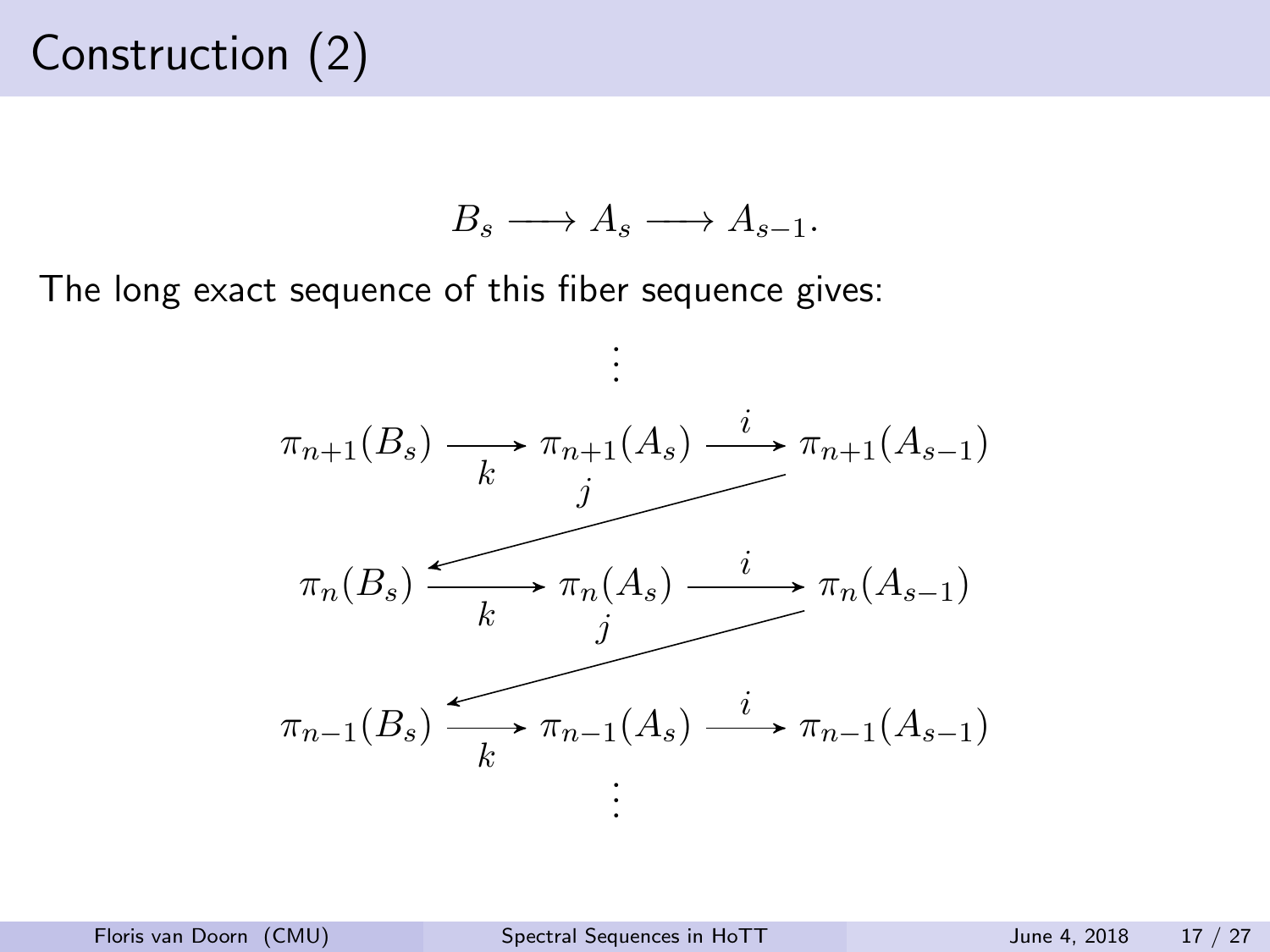# Construction (3)

#### Define

$$
E = \bigoplus_{n,s} \pi_n(B_s) \quad \text{and} \quad D = \bigoplus_{n,s} \pi_n(A_s).
$$

These long exact sequences give an exact couple between bigraded abelian groups.

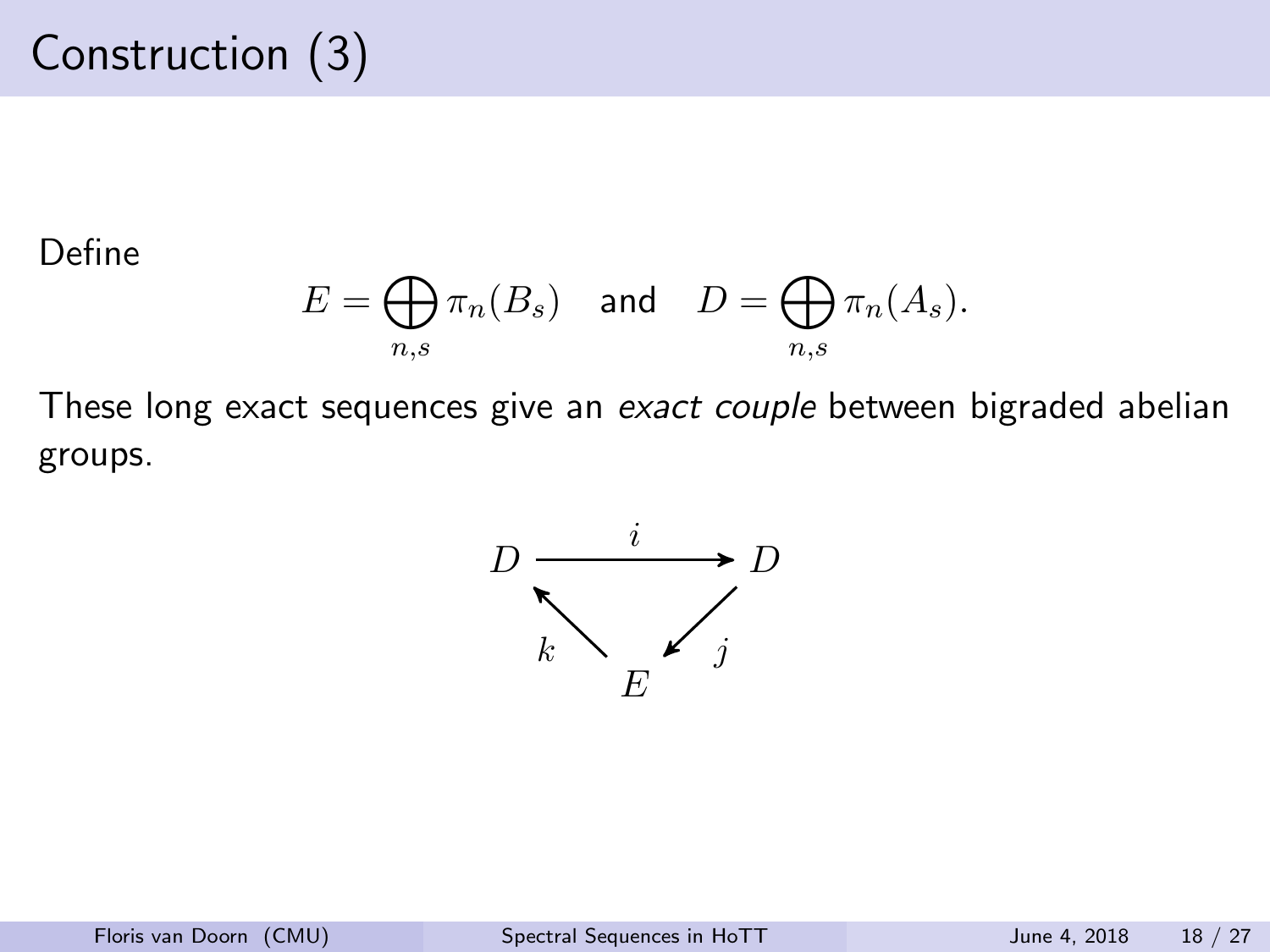# Construction (4)

From an exact couple



we build a derived exact couple



where  $E'$  is the (co)homology of  $E$  with differential  $d\coloneqq j\circ k: E\to E.$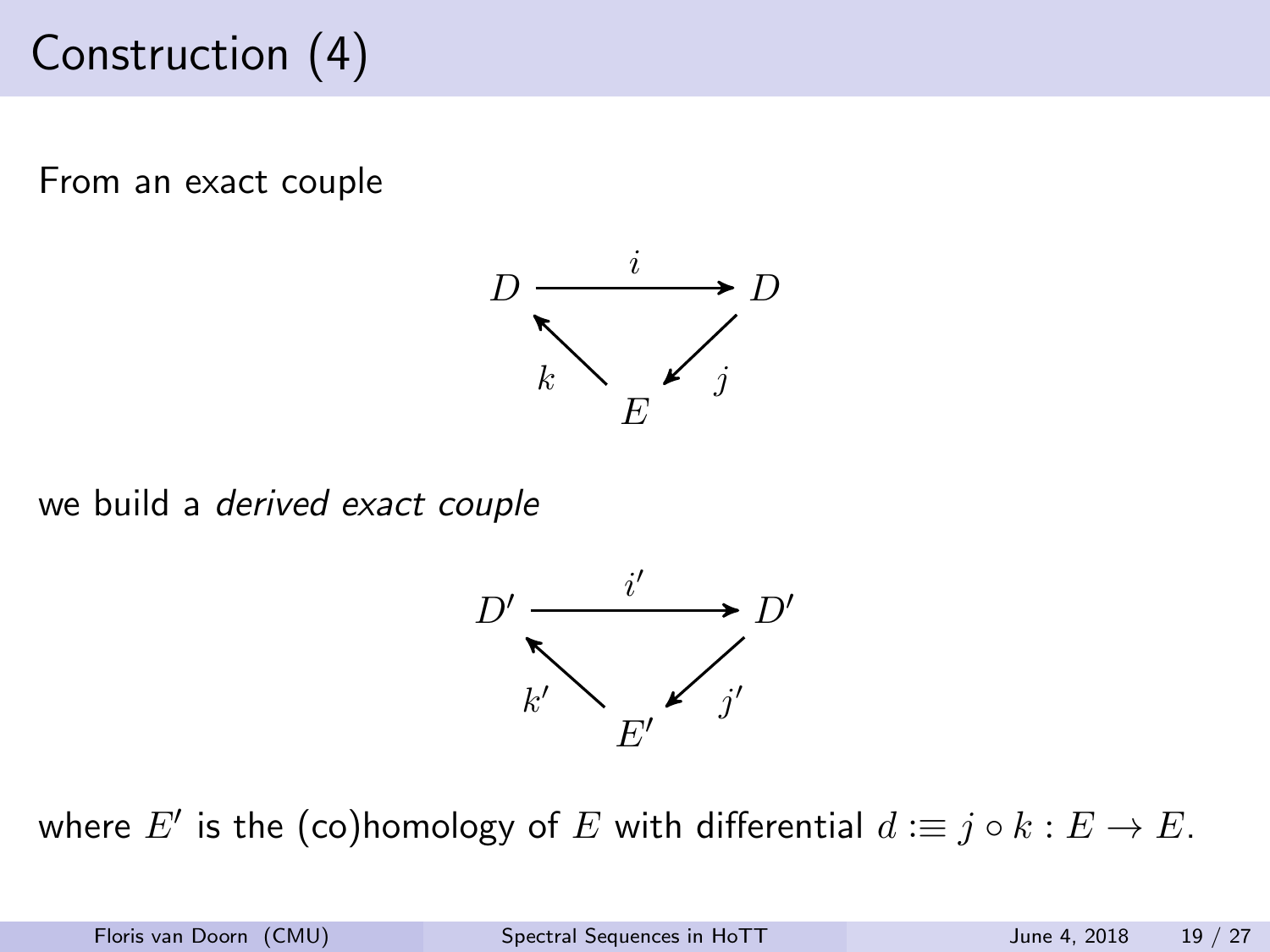We iterate this process, so that we get a sequence of exact couples  $(E_r, D_r, i_r, j_r, k_r).$ 

Now  $(E_r, d_r)_r$  forms the Atiyah-Hirzebruch spectral sequence:

$$
E_2^{p,q} = \widetilde{H}^p(X, \lambda x. \pi_{-q}(Yx)) \Rightarrow \widetilde{H}^{p+q}(X, \lambda x. Yx).
$$

(We have applied the reindexing  $(p, q) = (s - n, -s)$ .)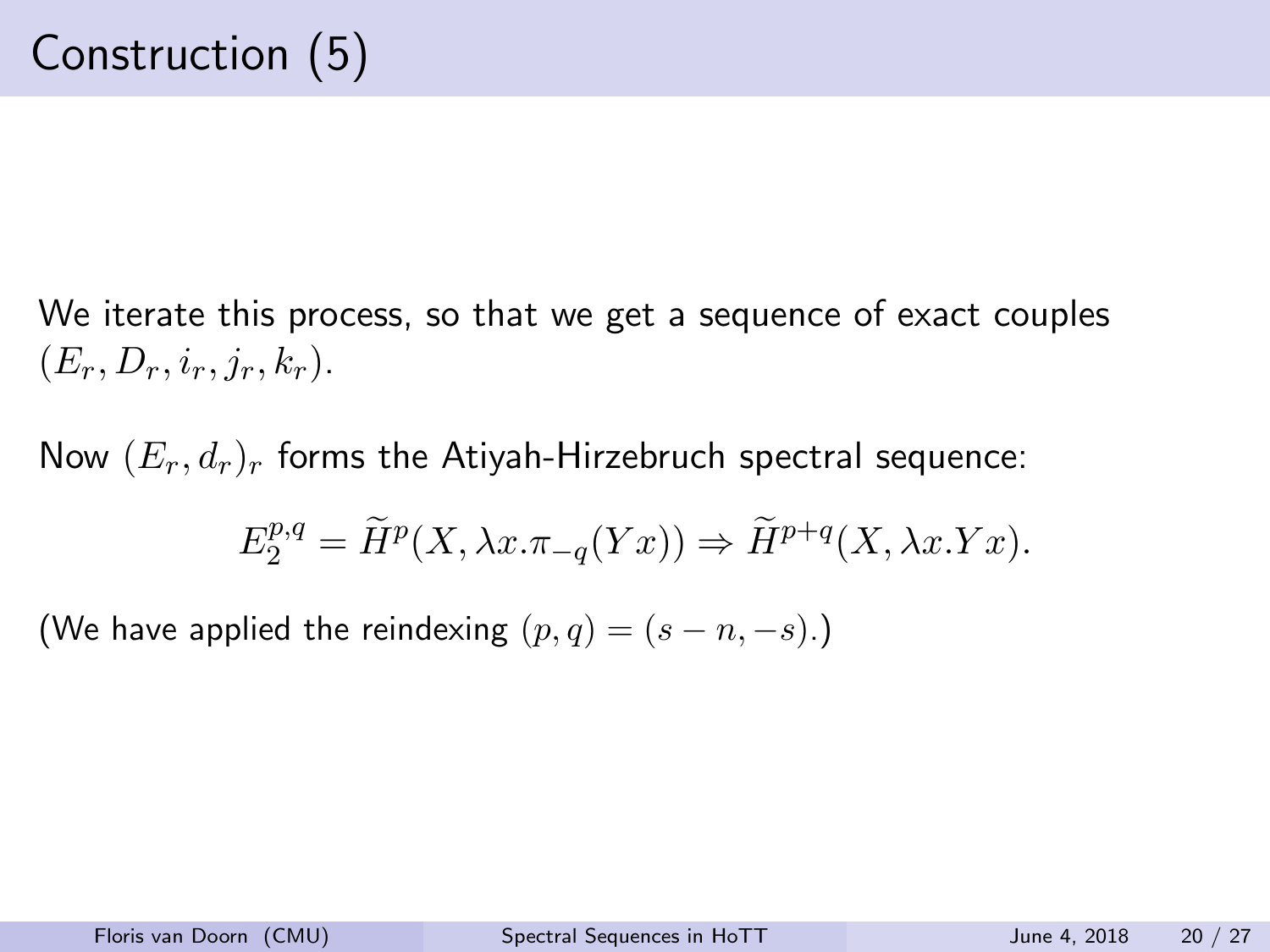## Construction (6)

$$
E_2^{p,q} = H^p(X, \lambda x. \pi_{-q}(Yx)) \Rightarrow H^{p+q}(X, \lambda x. Yx).
$$

$$
E_2^{p,q}=H^p(B,\lambda b.H^q(\operatorname{fib}_f(b),Z))\Rightarrow H^{p+q}(X,Z).
$$

Floris van Doorn (CMU) [Spectral Sequences in HoTT](#page-0-0) June 4, 2018 21 / 27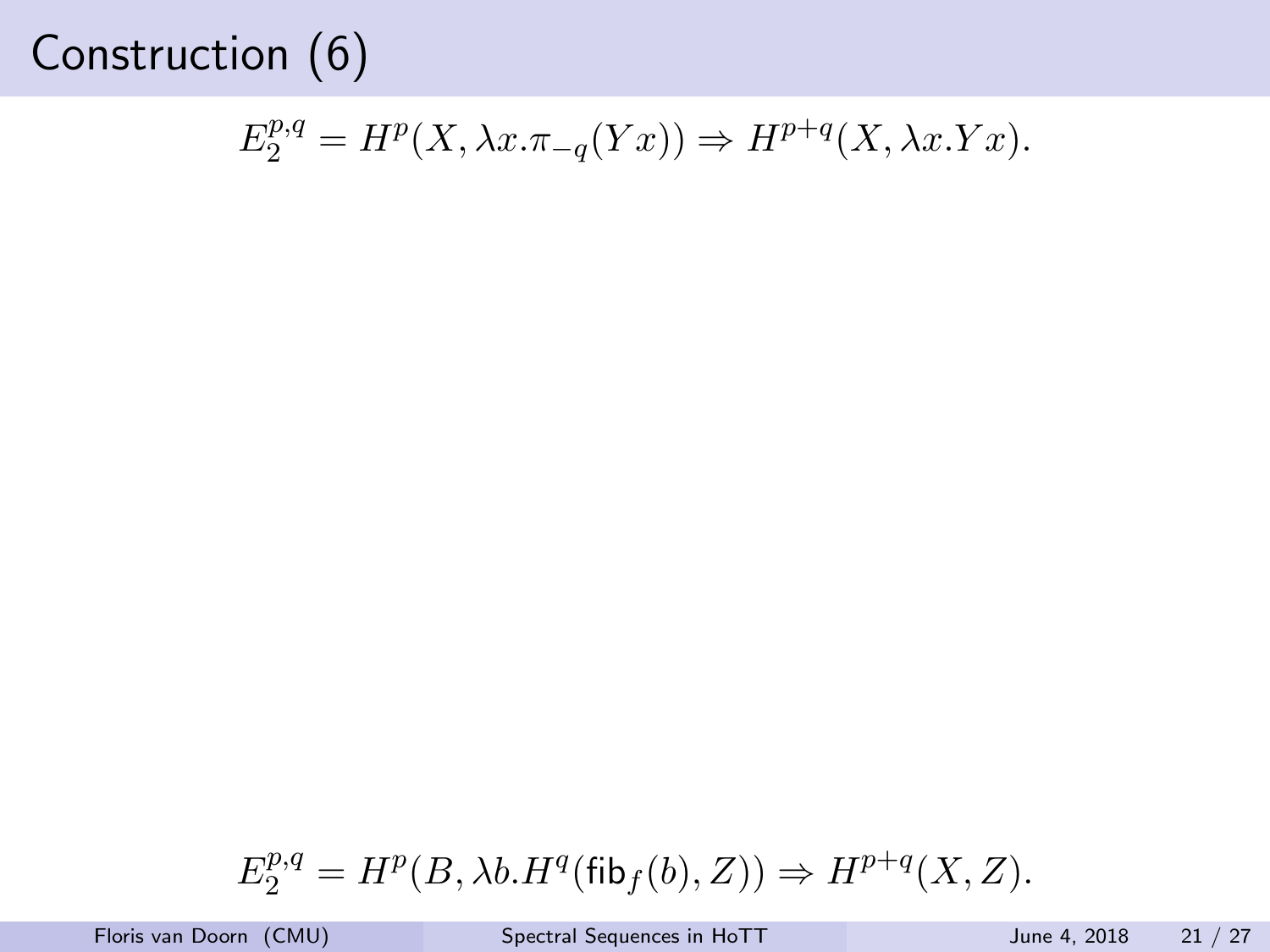## Construction (6)

$$
E_2^{p,q} = H^p(X, \lambda x. \pi_{-q}(Yx)) \Rightarrow H^{p+q}(X, \lambda x. Yx).
$$

For the Serre spectral sequence, we're given a map  $f: X \to B$  and a truncated spectrum  $Z$ . We define

$$
Y = \lambda(b:B).\mathsf{fib}_{f}(b) \to Z : B \to \text{Spectrum}.
$$

$$
E_2^{p,q}=H^p(B,\lambda b.H^q(\operatorname{fib}_f(b),Z))\Rightarrow H^{p+q}(X,Z).
$$

Floris van Doorn (CMU) [Spectral Sequences in HoTT](#page-0-0) June 4, 2018 21 / 27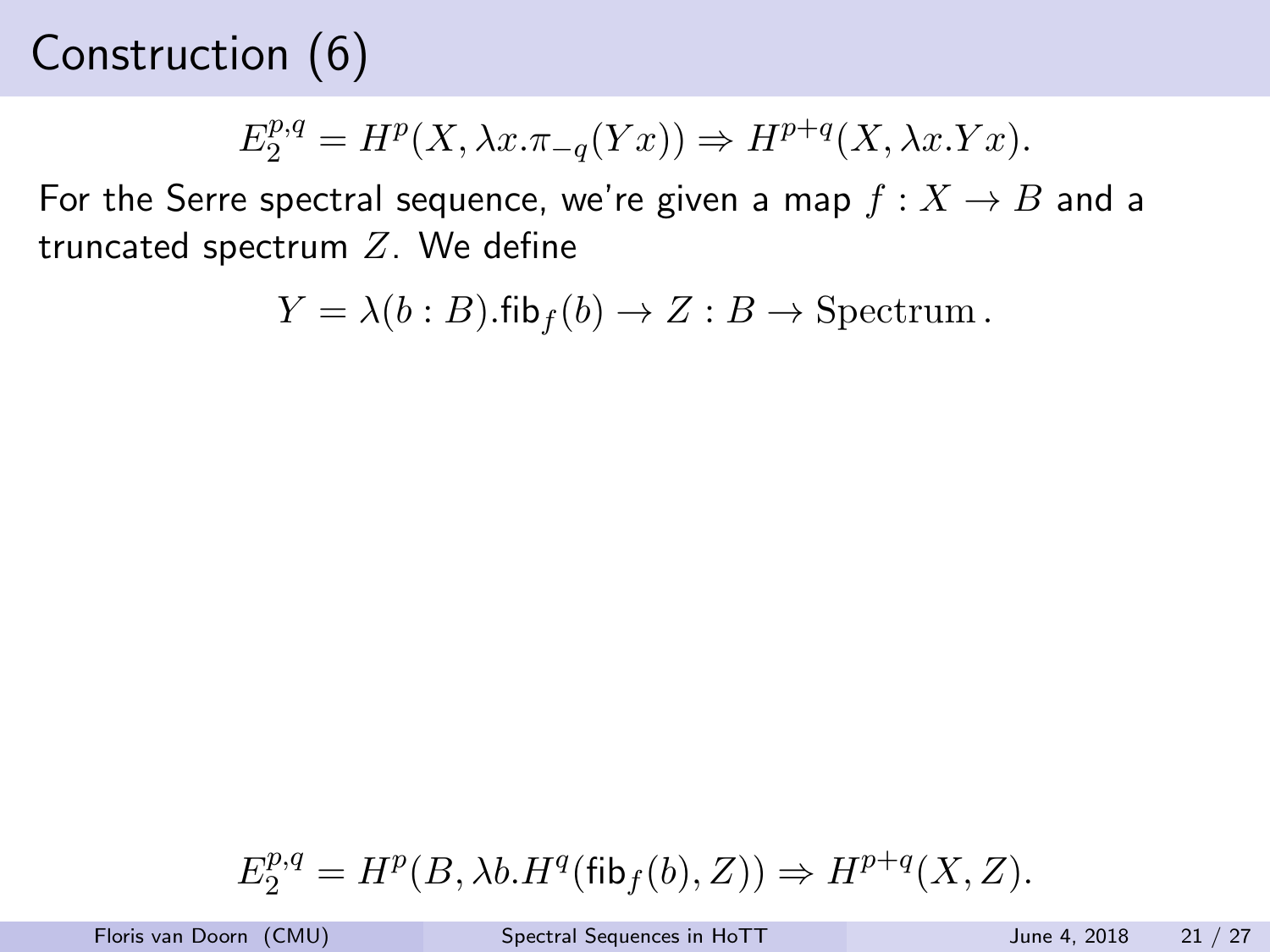# Construction (6)

$$
E_2^{p,q} = H^p(X, \lambda x. \pi_{-q}(Yx)) \Rightarrow H^{p+q}(X, \lambda x. Yx).
$$

For the Serre spectral sequence, we're given a map  $f: X \rightarrow B$  and a truncated spectrum  $Z$ . We define

$$
Y = \lambda(b:B).\mathsf{fib}_{f}(b) \to Z : B \to \text{Spectrum}.
$$

Then

$$
\pi_{-q}(Yb)=\pi_{-q}(\mathsf{fib}_{f}(b) \to Z)=H^q(\mathsf{fib}_{f}(b), Z)
$$

$$
H^{p+q}(B, \lambda b.Yb) = \pi_{-(p+q)}(\Pi(b:B), \text{ fib}_f(b) \to Z)
$$
  
=  $\pi_{-(p+q)}((\Sigma(b:B), \text{ fib}_f(b)) \to Z)$   
=  $\pi_{-(p+q)}(X \to Z)$   
=  $H^{p+q}(X, Z)$ 

This gives the Serre spectral sequence

$$
E_2^{p,q} = H^p(B, \lambda b. H^q(\text{fib}_f(b), Z)) \Rightarrow H^{p+q}(X, Z).
$$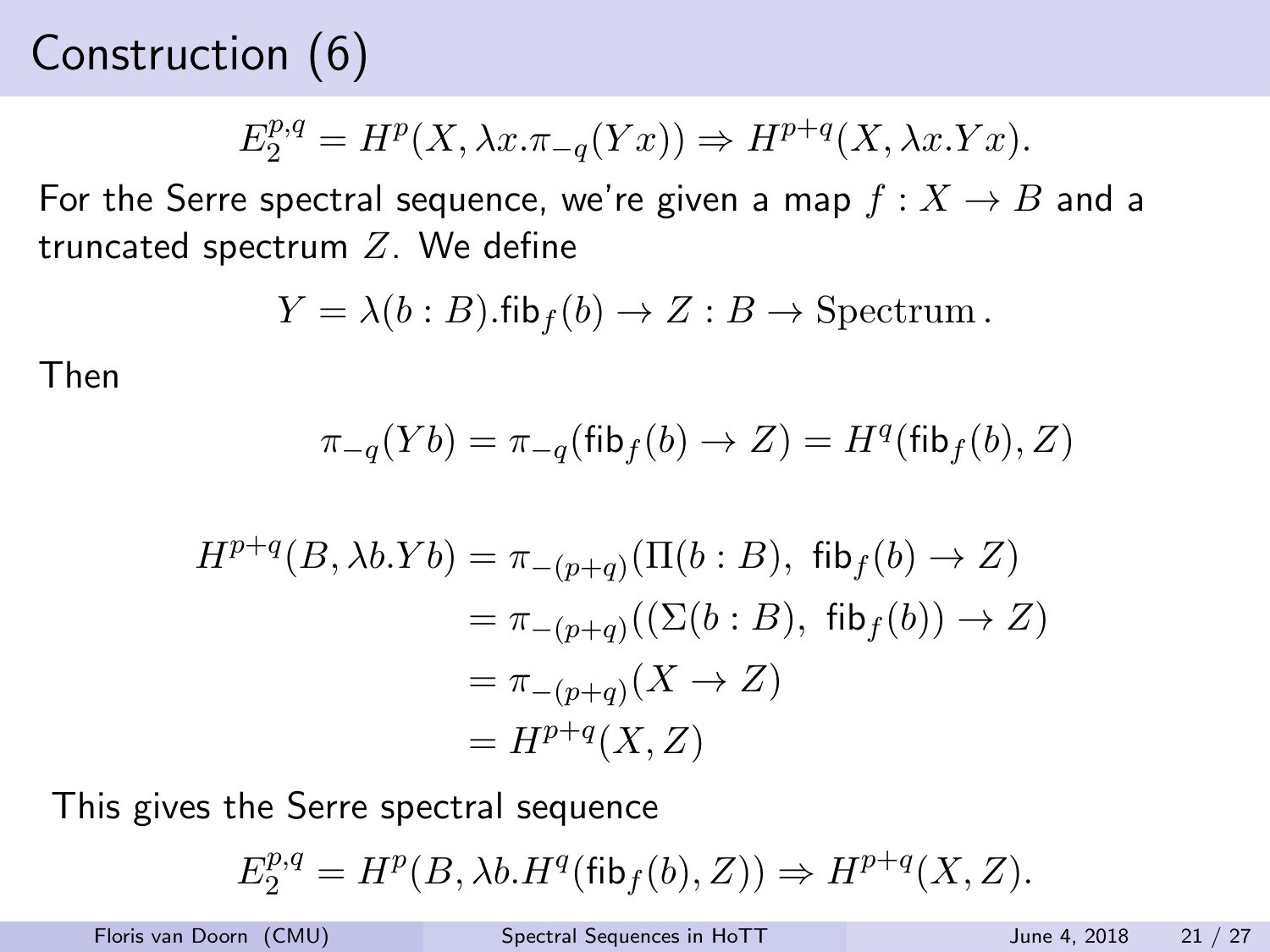- Construction formalized in the Lean proof assistant.
- Available at <github.com/cmu-phil/Spectral>.
- The formalization took almost 2 years: November 2015 July 2017.
- Formalized by vD, Jeremy Avigad, Steve Awodey, Ulrik Buchholtz, Egbert Rijke and Mike Shulman.
- Formalization is ∼10k-20k LoC (the total size of Lean-HoTT is 53k LoC).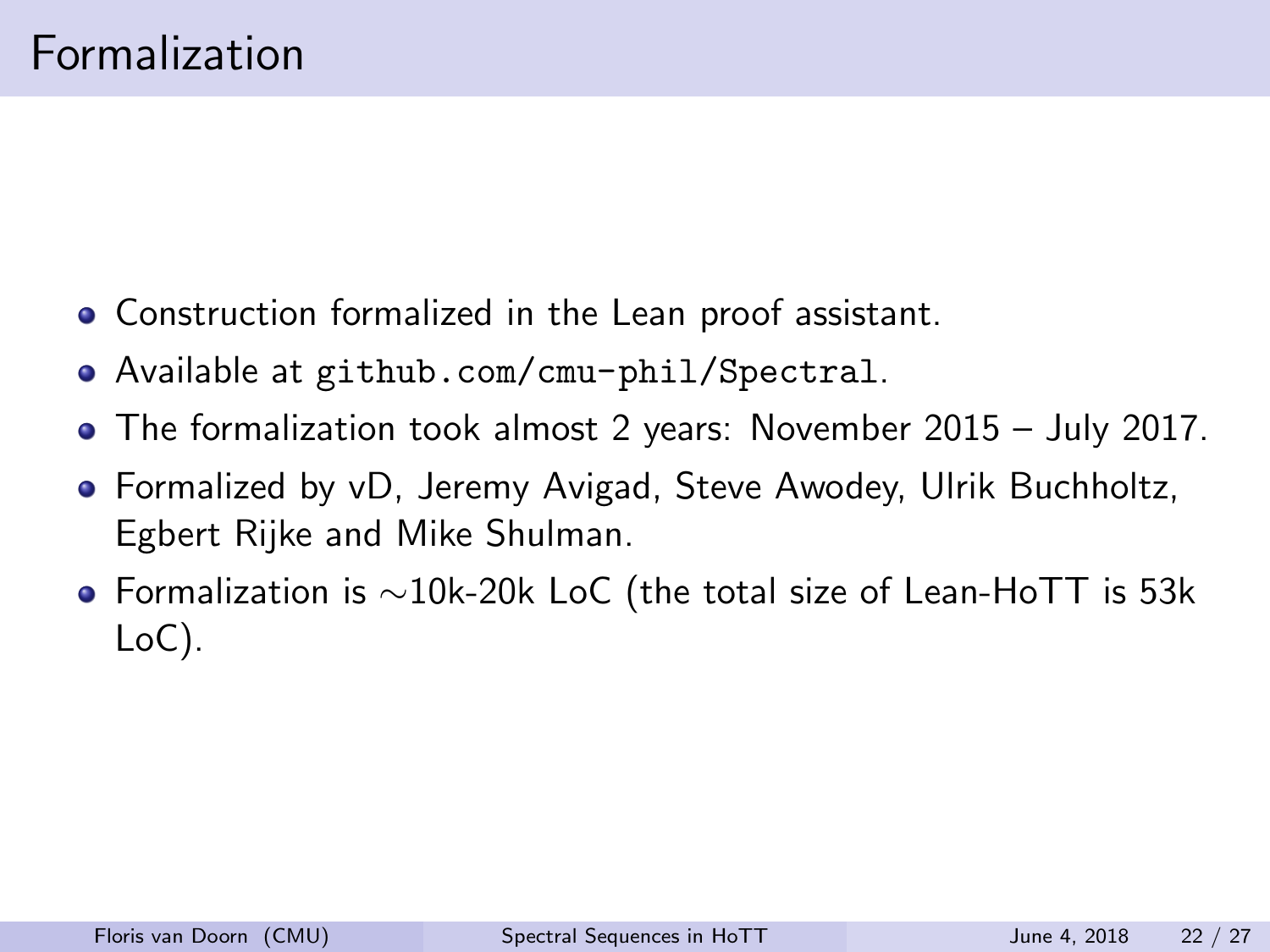The remainder of the slides is mostly future work.

- We can compute cohomology groups of certain spaces (such as  $K(\mathbb{Z}, n)$  and  $\Omega S^n$ ).
- We can compute cohomology groups of generalized cohomology theories (K-theory).
- We can construct the Gysin and Wang sequences.

To compute more homotopy groups of spheres, we need the Serre spectral sequence for homology.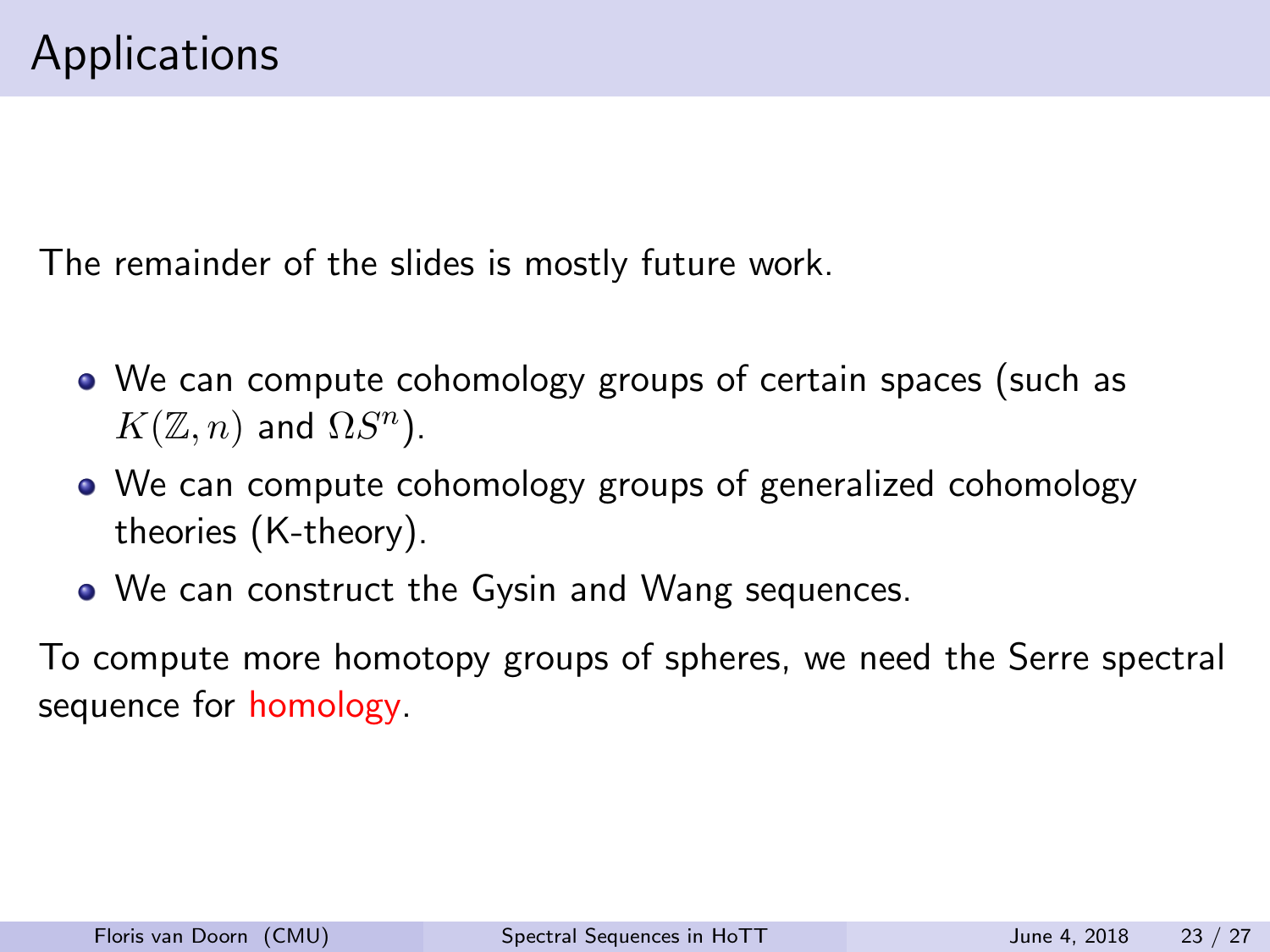#### Smash Product

For pointed types A and B, the smash product  $A \wedge B$  is the following homotopy pushout.

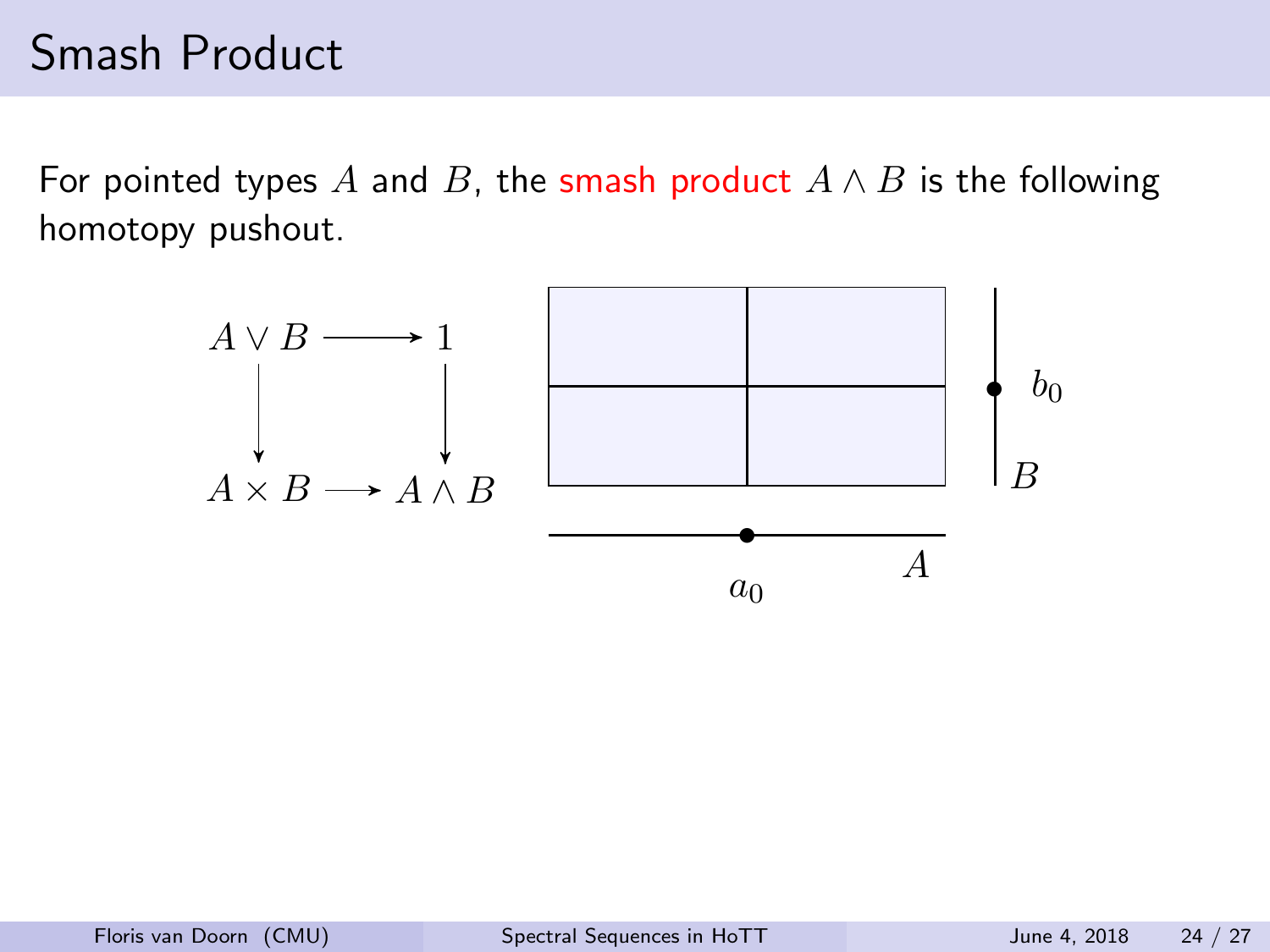#### Smash Product

For pointed types A and B, the smash product  $A \wedge B$  is the following homotopy pushout.



Homology with coefficients in a spectrum  $Y$  can be defined as

$$
\widetilde{H}_n(X,Y)=\pi_n(X\wedge Y)=\text{colim}_k(\pi_{n+k}(X\wedge Y_k)).
$$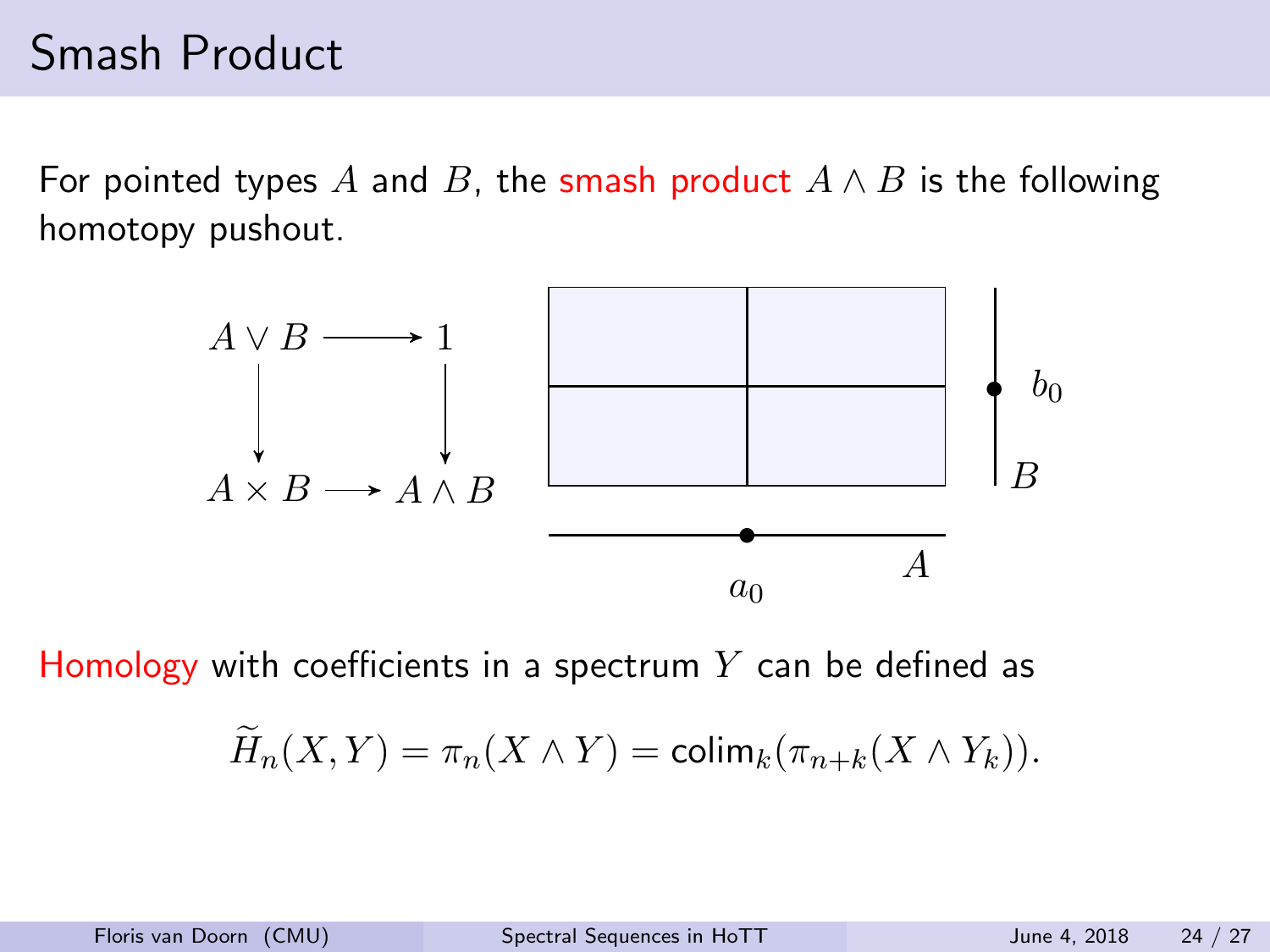#### Parametrized Homology

We will also need parametrized homology.

$$
\widetilde{H}_n(X, \lambda x. Yx) := \pi_n((x : X) \wedge Yx)
$$

 $(x : A) \wedge B(x)$  is a parametrized version of the smash product, the following homotopy pushout:

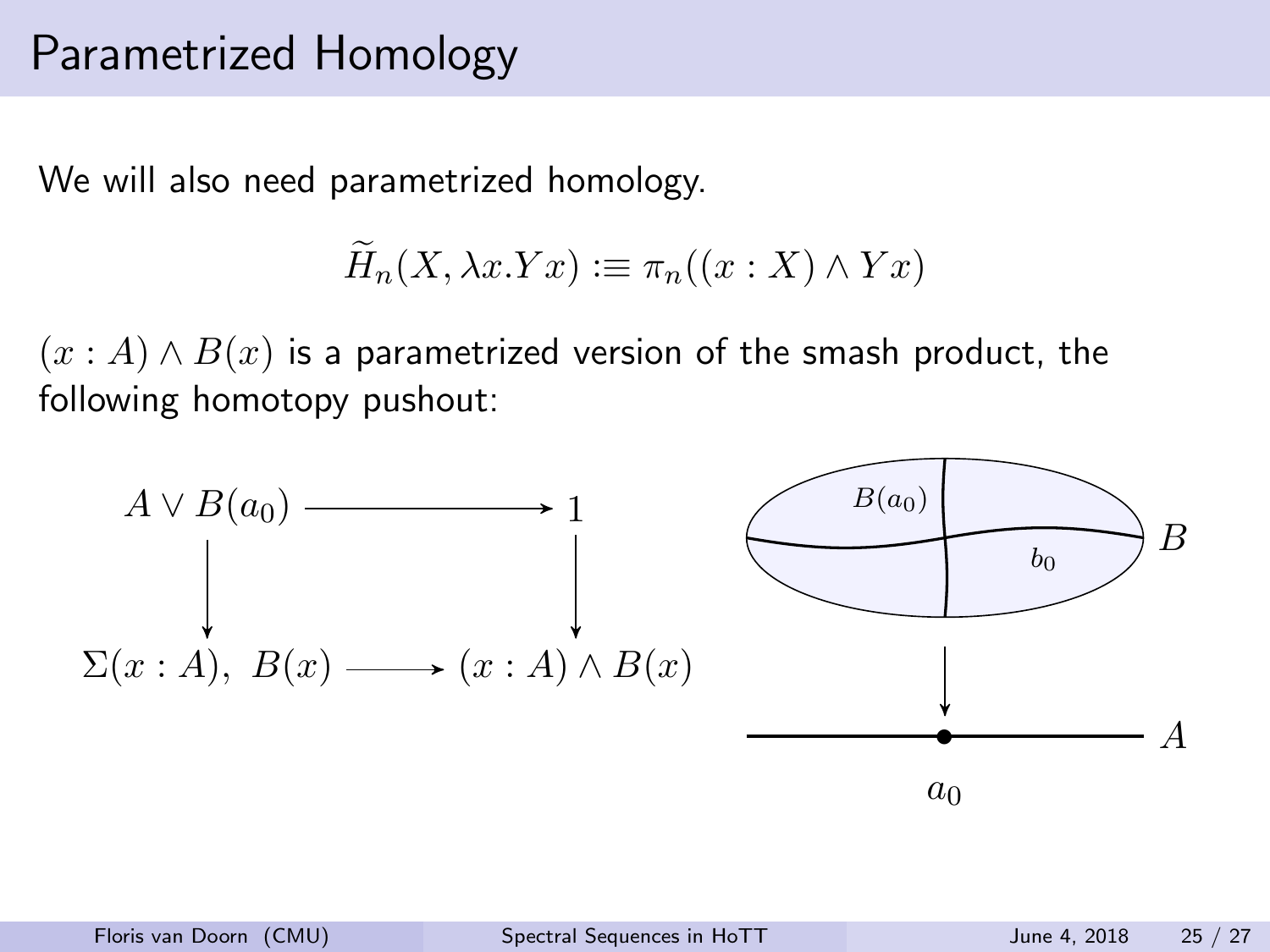Some challenges:

- Smashing doesn't preserve spectra: we need to apply spectrification.
- We need to prove that smashing preserves fiber sequences.

We should get the corresponding spectral sequences for homology:

$$
E_{p,q}^2 = \widetilde{H}_p(X, \lambda x. \pi_q(Yx)) \Rightarrow \widetilde{H}_{p+q}(X, \lambda x. Yx).
$$

$$
E_{p,q}^2 = H_p(B, \lambda b. H_q(\textsf{fib}_f(b), Y)) \Rightarrow H_{p+q}(X, Y).
$$